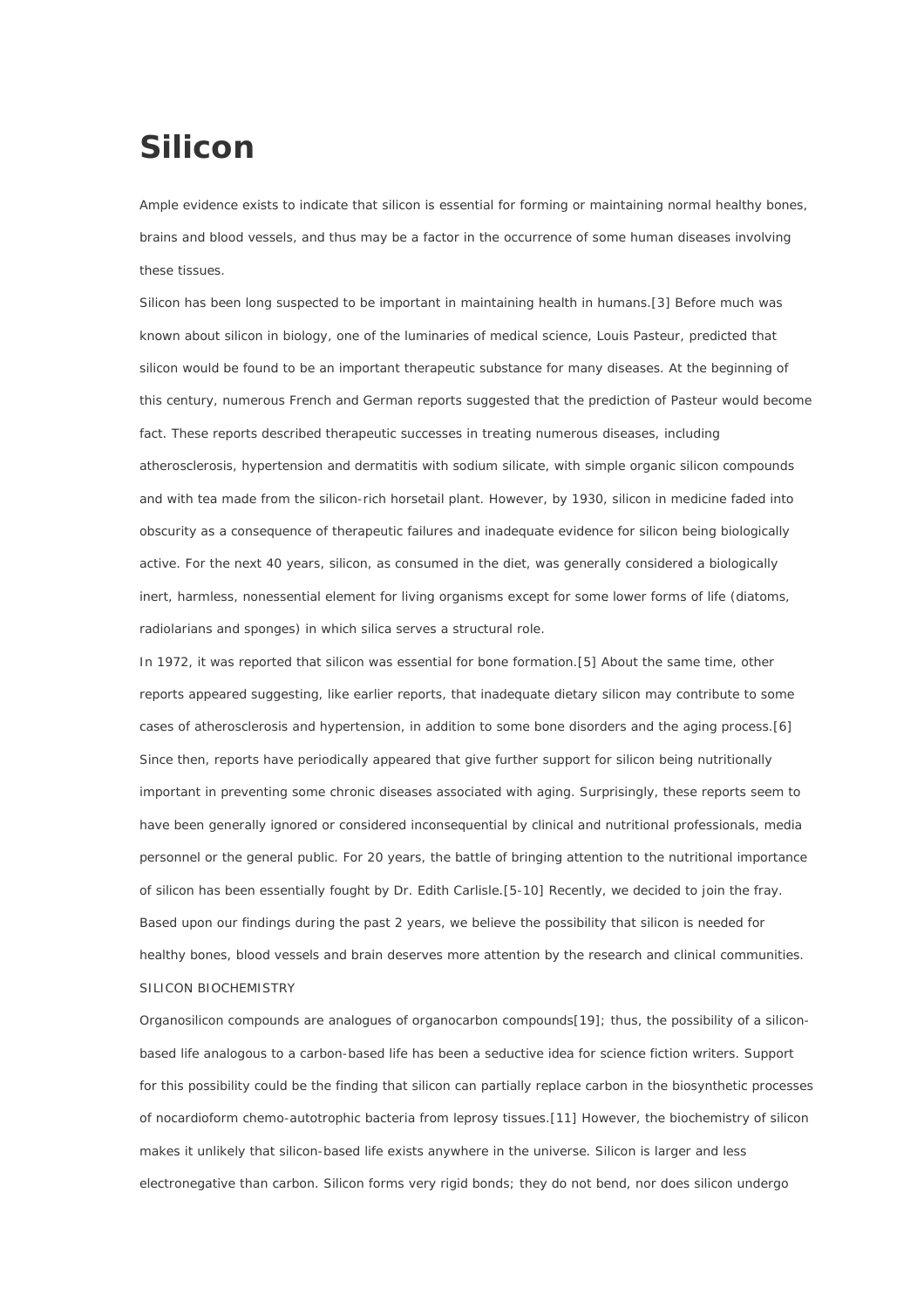stereochemical conversions as easily as carbon.[19] Nonetheless, silicon has some properties that make it a possible structural or bonding agent in living organisms. Silicon forms Si - O - C bonds with a strong ionic component that can be transferred from an oxygen atom to another with only small changes in energy, and thus the Si - O bridge could act as a "switch" mechanism.[19] Also, hydrogen bonding via silanol groups could occur in vivo. For example, hydrogen-bonded complexes between silicic acid and compounds containing hydroxy groups can be sufficiently stable to be important in the secondary structure of biopolymers such as collagen.

In animals and humans, silicon is found both in the free and bound forms. Silicic acid probably is the free form. The bound form of silicon never has been rigorously identified.

#### SILICON AND BONE

Silicon deprivation results in abnormal skeletal development in animals.[5-8,19] In silicon-deficient chicks, the leg bones have a reduced circumference, thinner cortex and reduced flexibility. In both silicon-deficient chicks and rats, skulls are abnormally shaped with the cranial bones appearing flatter, or more "serpentlike," than normal. Bone matrix of skulls from silicon-deficient chicks lacks the normal striated trabecular pattern of normal chick skulls. The deficient chick skull shows a nodular pattern of bone arrangement indicative of an immature or primitive type of bone.

The distribution of silicon and the biochemical changes caused by silicon deprivation in bone indicate that silicon influences bone formation by affecting cartilage composition and ultimately cartilage calcification. Carlisle found that silicon is localized in the active growth areas, or the osteoid layer and within the osteoblasts, in young bone of mice and rats.[6-8] Carlisle also found that the more mature the bone mineral, the smaller the amount of measurable silicon.[6-8] In the process of bone mineralization, initially silicon and calcium contents rise congruently in osteoid tissue. In the more advanced stages of mineralization, the silicon concentration falls markedly while the calcium concentration approaches proportions in bone apatite. These findings suggest that silicon is involved in the initiation of calcification through some effect on the preosseous matrix.

Further support of the concept that the primary role of silicon in bone formation involves the organic matrix is that hexosamine (glycosaminoglycans) and collagen concentrations are depressed while macromineral composition of bone mineral is not markedly affected in bone of silicon-deficient animals. Extraction and purification procedures have shown silicon to be chemically combined with the glycosaminoglycan fraction of several types of connective tissue.[6-8] In addition, findings have been obtained which suggest that silicon is involved with phosphorus in the organic phase in the series of events leading to calcification.[7] Although these findings do not define the specific role of silicon in calcification, they strongly suggest that silicon is involved in allowing an association between phosphoprotein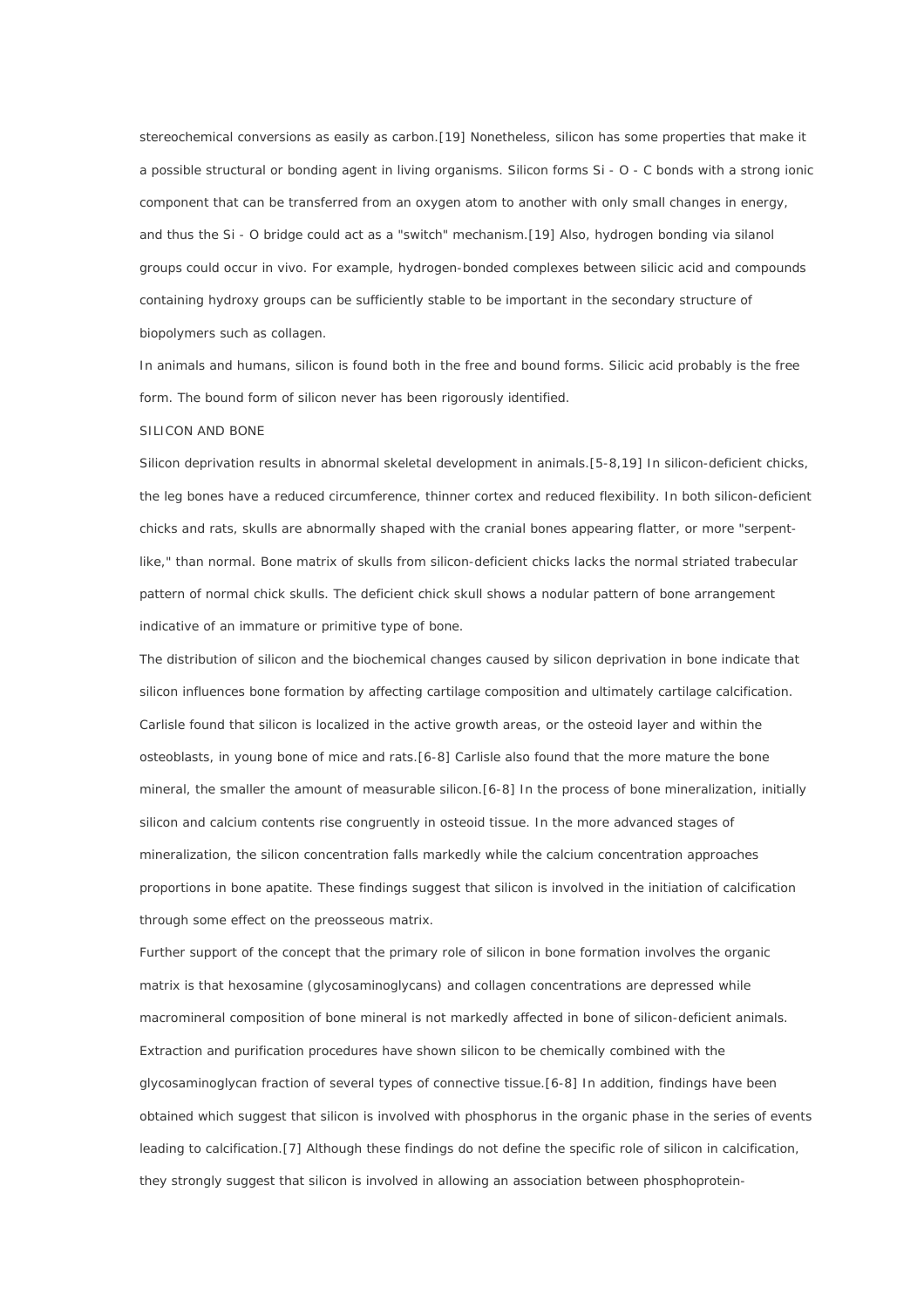mucopolysaccharide macromolecules and collagen, which play a role in the initiation of calcification and the regulation of crystal growth.

In the last few years, a large number of extracellular matrix macromolecules containing glycosaminoglycans and saccharide, and for which functions are beginning to be defined, have been described.[14] Some of these macromolecules provide an association between cells and their surrounding matrix; this association allows cells to monitor the composition and properties of the matrix and to respond to matrix alterations by changing their synthetic activity. Silicon may be necessary for the association between one or more of these macromolecules and cells, and in this way affects cartilage composition and ultimately cartilage calcification.

We recently found further evidence that silicon status affects a circulating or local macromolecular mediator of bone metabolism. Mediators extracted from bones can stimulate bone cell proliferation, collagen synthesis and bone formation of embryonic chick tibia in culture and ectopic bone formation in rats. We implanted subcutaneously in the thoracic region of rats gelatin capsules containing powdered bone from silicon-deprived or silicon-adequate rats. Compared to those implanted with the silicon-deficient bone, animals implanted with silicon-adequate bone exhibited decreased calcium and increased copper concentrations in their tibias (Table 1) and had a higher uptake of a [Ca.sup.45] tracer in femur. This suggests that silicona-adequate bone powder contained a substance that affected bone composition elsewhere and that was present in lower quantity in silicon-low bone powder. In addition, the [Ca.sup.45] uptake by ectopic bone (implanted bone powder) was higher in silicon-adequate than silicon-deprived rats (Figure 1).

#### [TABULAR DATA OMITTED]

Based upon the substantial evidence accumulated to date, there is little doubt that silicon deprivation affects bone health. Because silicon apparently affects the initiation and rate of calcification of bone, silicon may be an important factor in disorders characterized by an imbalance between bone formation and resorption. Furthermore, because silicon affects cartilage composition, including articular cartilage, inadequate silicon nutriture may be of consequence in some joint disorders such as osteoarthritis. SILICON AND THE BRAIN

Recently, signs of silicon deprivation in rats have been described that seem unrelated to connective tissue and bone. Rats fed a low-calcium diet accumulated high amounts of aluminum in all brain regions examined when dietary aluminum was high and silicon was low; aluminum content was increased 14-, 5 and 4-fold in the caudate, thalamus and hippocampus, respectively, over that found in those areas of similarly treated, but calcium-adequate, rats.[9] No increase in brain aluminum occurred with a low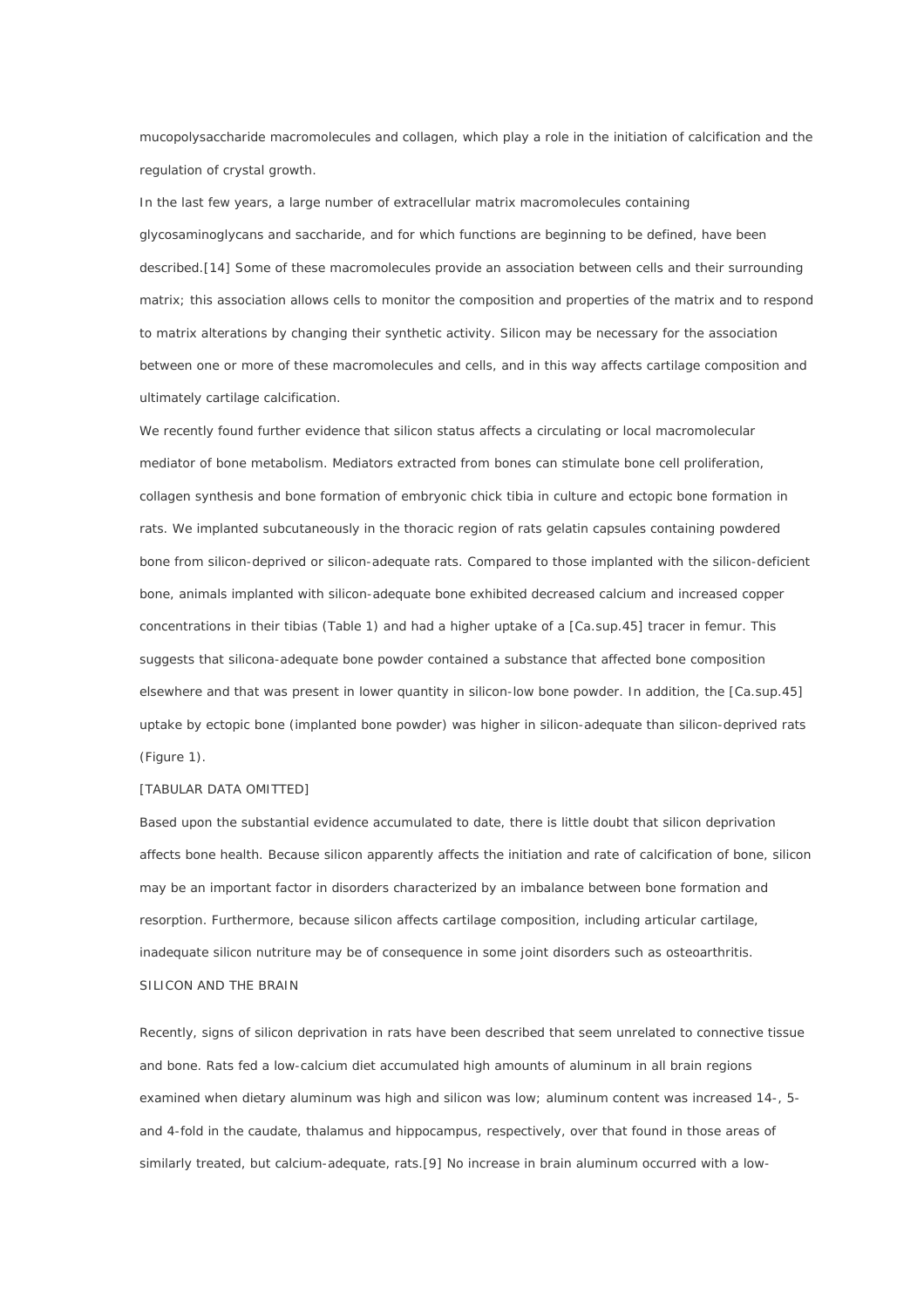calcium, high-aluminum diet supplemented with silicon. Also, brain aluminum increased in calciumadequate mature rats (aged 10 months upon initiation of deprivation) fed a silicon-deficient diet for 18 months. The aluminum contents in the hippocampus, posterior cortex and cerebellum were 26, 24 and 126% higher, respectively, in silicon-deprived than in silicon-supplemented rats. In thyroidectomized rats, aluminum supplementation markedly decreased brain zinc content if the diet was low in silicon; no decrease occurred when silicon was supplemented to the diet.[10]

Further evidence that silicon performs a vital function in the brain is the pattern of distribution of silicon in the brain. The concentration of silicon is higher in brain than in plasma. Furthermore, silicon concentrations vary widely among the different brain regions, with much higher concentrations in the hippocampus, caudate and lentiform nucleus than in the spinal cord and brain stem.[9]

Electron probe analysis has associated silicon with calcium and phosphorus in the brain.[15] The relationship between calcium and silicon is discussed above. A possible biochemical relationship between phosphorus and silicon may involve protein phosphorylation. This suggestion is supported by the finding that the addition of silicate to silicon-starved diatoms resulted in three proteins showing a significant and rapid change in phosphorylation.[18] In other words, silicon apparently affected the phosphorylation and dephosphorylation of specific proteins.

Alzheimer's disease has been associated with an increased concentration of aluminum in the brain. In this disease, calcium homeostasis, protein phosphorylation and membrane iron metabolism of certain target neurons are disturbed. Perhaps because silicon is associated with calcium and phosphorus in the brain, silicon deprivation, especially when dietary calcium is low, has an effect similar to the Alzheimer's disease process. That is, it changes the blood-brain barrier, which allows aluminum to enter and accumulate in nerve cells when dietary aluminum is high.

Although the mechanism through which silicon affects brain biochemistry is unknown, accumulating evidence clearly indicates that silicon is needed to prevent detrimental changes in the brain, especially under stress conditions of low dietary calcium, high dietary aluminum and/or inadequate thyroid function. Thus, silicon nutriture may be of consequence in some aging and disease processes that affect the brain. SILICON AND BLOOD VESSELS

Because blood vessels contain glycosaminoglycans and collagen, which are affected by silicon deprivation, it is not surprising that silicon has been implicated in maintaining normal blood vessels and in preventing atherosclerosis.[2,16,20] The first suggestion that silicon may be beneficial in preventing atheromas and arteriosclerosis appeared in 1911. Since 1965, numerous findings have been obtained to support this suggestion.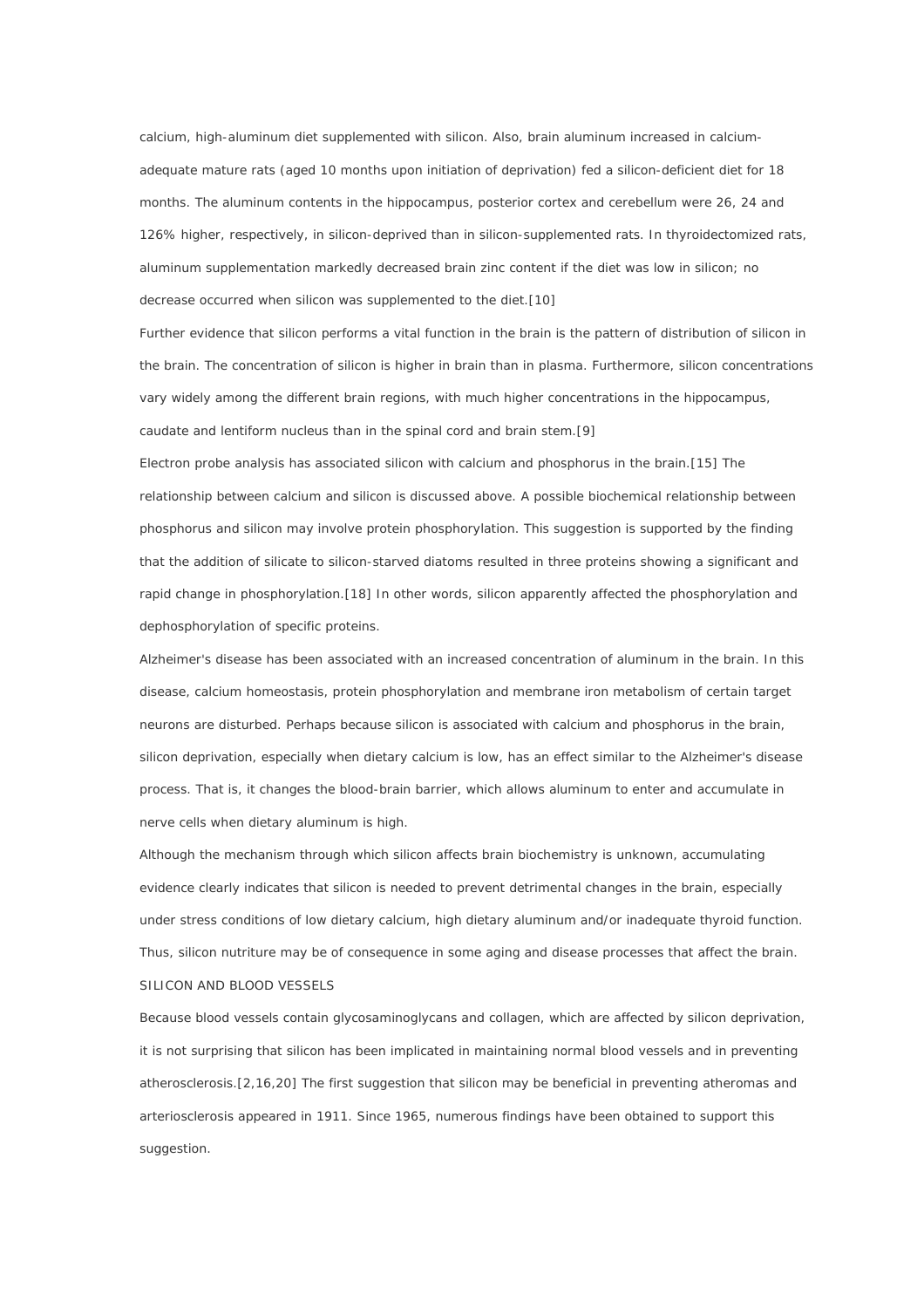French investigators have reported that the silicon content of normal human aorta decreases markedly with age and that the concentration of silicon in the arterial wall decreases with the development of atherosclerosis.[16] The changes in the aortic silicon content were found to occur mainly in the elastin and mucopolysaccharide fractions. Also, in rabbits, the induction of atheroma by an excess of cholesterol resulted in a rapid fall in the silicon concentration of aorta; silicon supplementation ameliorated this fall and decreased or delayed the appearance of atheromas. Other observations supporting the concept that silicon nutriture is important for healthy blood vessels is that of an inverse relationship between the concentration of silicic acid in drinking water and the prevalence of cardiovascular disease in Finland [20] and that blood vessels of old rats with chronic hypertension contain relatively low amounts of silicon and have a shortage of collagen fibers, which require silicon-rich hyaluronic acid for their development.[2] The beneficial role of silicon in preventing atheroma formation has been suggested to involve assuring the integrity of elastic fibers and thus impermeability of the arterial wall to fatty infiltration and calcium deposition [16] This suggestion is supported by the finding that silicon inhibits the diffusion of dye into rabbit derma.[16]

A major piece of evidence is lacking to make a strong case for silicon being nutritionally important for blood vessel integrity; that is, abnormalities in blood vessels have not been described as a sign of silicon deprivation in experimental animals. This lack, plus the fact that relatively high amounts of silicon were used to induce the beneficial effects described, allows for the possibility that silicon may have been acting pharmacologically instead of physiologically in the animal experiments done to date involving blood vessel integrity. Here, pharmacologically is defined as "the ability of a relatively high dietary intake of a substance to either alleviate an abnormality caused by something other than a nutritional deficiency of that substance or alter some biochemical function or biologic structure in a manner that can be construed as beneficial." The possibility that silicon can act pharmacologically is indicated by the finding that, while a silicon supplement of 5 mg/kg of diet had no effect, 135, 270 and 540 mg/kg supplements increased aortic elastin in copper-adequate rats.[13] Moreover, the 540 mg/kg supplement, but not the other supplements, increased aortic elastin in copper-deficient rats; these rats have defective elastin formation. Much remains to be learned about the nature of the beneficial effects of silicon on blood vessel health and whether a decline in aortic silicon content enhances the atherosclerotic process. Nonetheless, the findings to date indicate that further studies are warranted in determining whether inadequate dietary silicon may contribute to cardiovascular diseases such as ischemic heart disease and hypertension.

#### SILICON METABOLISM

Little is known about the metabolism of silicon. Apparently, the form of dietary silicon determines whether it is well absorbed. In one study, humans absorbed only about 1 % of a large single dose of an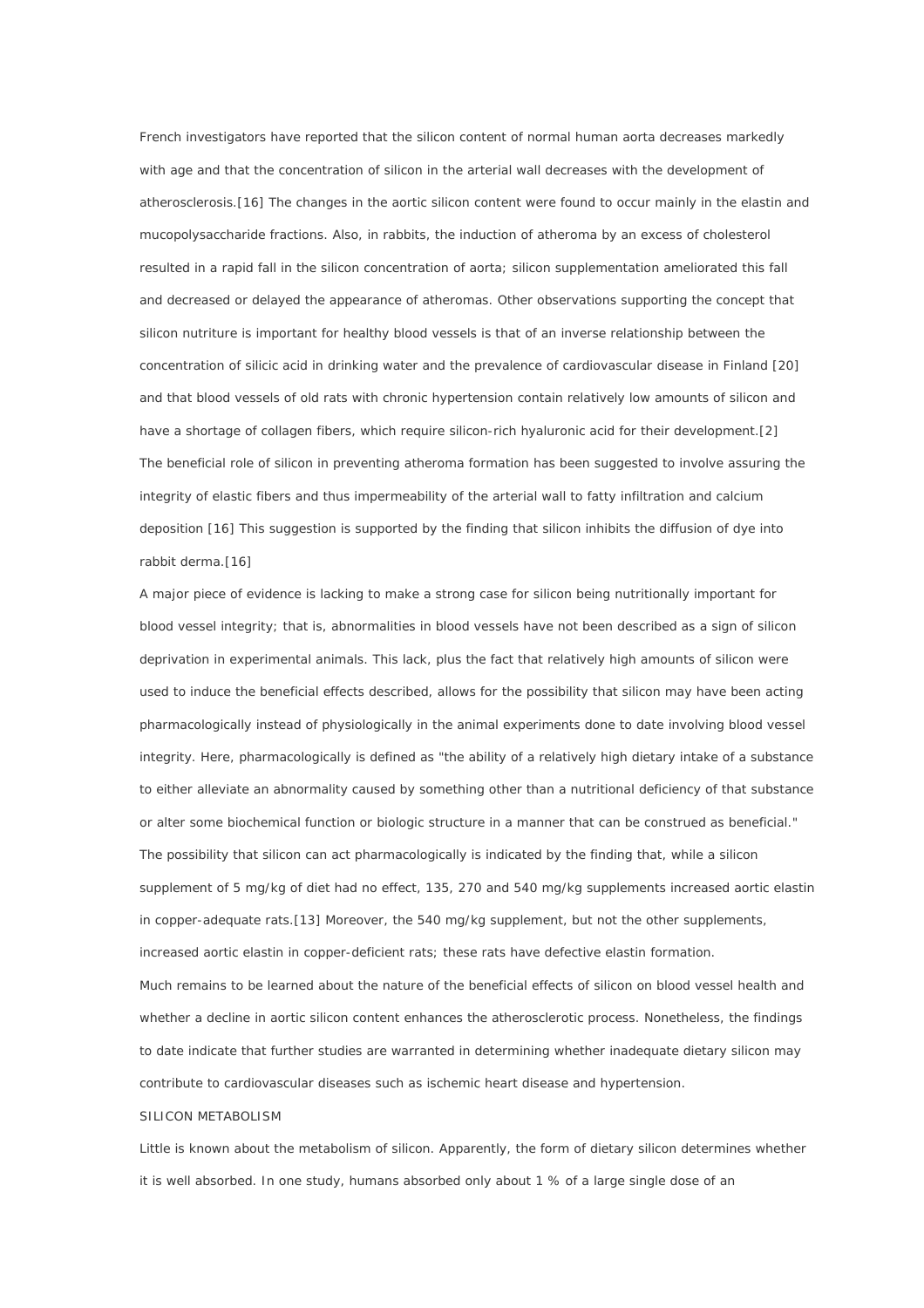aluminosilicate compound but absorbed over 70% of a single dose of methylsilanetriol salicylate, a drug developed for the treatment of circulatory ischemias and osteoporosis.[1] Further evidence that some forms of silicon are well absorbed is that daily urinary silicon excretion apparently is over 50% of daily silicon intake.

Average daily intakes of silicon have been suggested to range from about 20 to 50 mg/day.[17] This suggestion was based on limited, perhaps somewhat questionable food analyses, and the composition of the Food and Drug Administration's (FDA) Total Diet, which contains substantial amounts of grains and cereals. The calculated silicon content of the FDA Total Diet was 19 mg/day for women and 40 mg/ day for men. These values seem reasonable because one report of a study involving 23 individuals indicated that normal urine contains about 21 mg/L, and that about 33 mg of silicon is excreted daily in urine.[4] However, this report stated that others had found much lower, in addition to similar, amounts in urine. These values indicate that the elimination of absorbed silicon is mainly through the urine where it probably exists as magnesium orthosilicate.[4] DIETARY CONSIDERATIONS OF SILICON

## **Impairment in the Elderly**

Hélène Jacqmin-Gadda, Daniel Commenges, Luc Letenneur, and Jean-François Dartigues

We studied the relation between silica and aluminum levels in drinking water and the risk of cognitive impairment using data from a population-based survey of 3,777 French subjects age 65 years and older. We also studied the effect of pH and the concentrations of calcium, magnesium, fluorine, zinc, copper, and iron. We used a mixed effects logistic regression adjusting for age, sex, educational level, and occupation of the subjects. We confirmed the inverse relation previously found between calcium level and cognitive impairment. We found no important association between cognitive impairment and fluorine, magnesium, iron, copper, or zinc. The association between cognitive impairment and

aluminum depended on the pH and the concentration of silica: high levels of aluminum appeared to have a deleterious effect when the silica concentration was low, hut there was a protective effect when the pH and the silica level were high. The threshold for an aluminum effect, however, was very low (3.5 ug per liter) and did not support the hypothesis of a deleterious effect for only high levels of aluminum. (Epidemiology 1 996;7:28 1—285). The etiology of Alzheimer's disease is not well known. Genetic findings have drawn major attention, but among environmental factors, aluminum has been the most studied. Aluminum has been found in cerebral lesions of patients 2, 3 and aluminum toxicity for the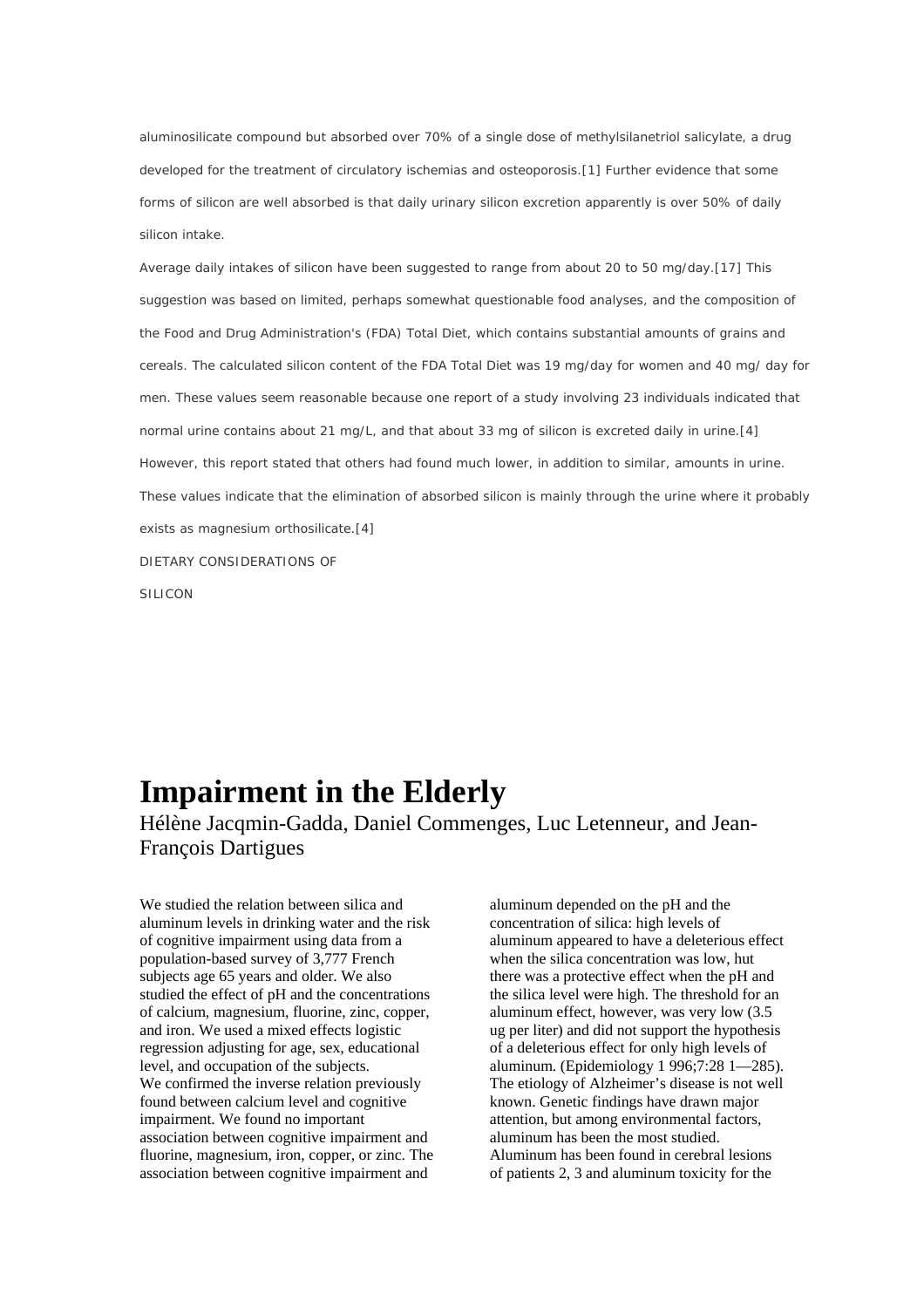brain has been evident from dialysis encephalopathy 4 and experimental studies. Several epidemiologic studies have reported a geographical association of aluminum concentration in drinking water and rates of Alzheimer's disease 6-8 or cognitive impairment. 9-11.

The hypothesis relating aluminum intoxication from drinking water to Alzheimer's disease raises a paradox: the intake of aluminum from drinking water is only about 10% of the total daily intake from food. This **I** paradox might he explained by higher bioavailability of aluminum in water than in solid nutrients. Alternatively, some authors have suggested that the observed.

From the institut National de et Santé et de la Récherche Medicale U330,

Bordeaux. France.

\_\_\_\_\_\_\_\_\_\_\_\_\_\_\_\_\_

Address reprint requests to: Hélène Jacqmin-Gadda INSERM U330, 146 rue Leo Saigant 33076 Bordeaux Cedex, France. This research was supported by the fondation de France, Paris, France; Sandoz Laboratories, Paris, France; Pechiney, Paris, France; Danone, Paris, France: Axa Insurance Group, Paris, France; the Conseil Général de la Dordogne the Ministère de Ia Récherche de la Technologie; the Caisse Nationale d'Assurance Maladie; the Cause Primaire d'Assurance Maladie de Dordogne; the Mutualité Sociale Agricole de Gironde de Dordogne; the conseil Régional d'Aquitaine; 2010 Media, Paris, France; Capimmec; and the Direction Régionale des Affaires Sanitaires et Sociales d'Aquitaine. The work of Hélène Jacqmin Gadda was supported by the Recherche et Partage Association. Submitted December 29, 1994; final version

accepted November 20, 1995.

effect of aluminum from drinking water was due **to** silicon.'2"3 Birchall et al14 showed that silicon could reduce the toxicity of aluminum for fish, because hydroxyalumino silicate compounds prevent the absorption of aluminum. In old rats on a low-silicon diet, aluminum supplementation induced an increase in the brain aluminum level, but no increase was observed in rats on a siliconsupplemented diet.15 In a study of five men, Ed Wardson *et* al.6 showed that gastrointestinal absorption of aluminum from orange juice is reduced if sodium silicate is added to the beverage. Moreover, some authors

have suggested that silicon could counteract the adverse effects of aluminum after absorption, 7 particularly in the formation of neurofibrillary tangles, one of the two cerebral lesions of Alzheimer's disease patients.<sup>18</sup> From these experimental studies, two hypotheses may be proposed. The first was suggested by Birchall and Chappell, 2 who pointed out that the aluminum and silicon concentrations in drinking water generally are negatively correlated; thus, silicon may be a confounding factor in the statistical association observed between aluminum in drinking water and Alzheimer's disease. Moreover, silicon from drinking water would be an important part of daily silicon intake, and in a form particularly available for reaction with aluminum. 7 Finally, the authors noted that "the ingestion of aluminum is probably fairly constant within the population." 2 Thus, Birchall and Chappell12 suggested that the association between aluminum level in drinking water and Alzheimer's disease might be a consequence of the protective effect of silicon in water: silicon in water would protect against the effect of dietary aluminum intake, and not only from aluminum in water.

#### **Keywords:**

#### **Aluminum, Alzheimer's disease, cognitive impairment, dementia, drinking water, elderly, silicon.**

The second hypothesis is simpler: a high level of silicon in drinking water protects against a deleterious effect only from aluminum in drinking water. The single epidemiologic study on this subject found little relation between silicon in drinking water and Alzheimer's disease19 In this article, we study the relation between cognitive impairment in elderly people and silica concentration in drinking water, using the data of the Paquid cohort. Previously, we reported an association of cognitive impairment with aluminum, pH, and calcium, 1 but some of these results were difficult to explain: we found a negative association between aluminum concentration and cognitive impairment for high pH (above 7.3) and a positive association for low pH. If the first hypothesis is true and if there is a correlation between silica level and aluminum level, calcium level, and pH, 27 our previous results could he explained by a confounding effect of silica level.

TABLE 1. Spearman Rank Correlation Coefficients between pH, concentrations of Aluminum, Fluorine, Calcium, Magnesium, and Silica in Samples from Water Supplies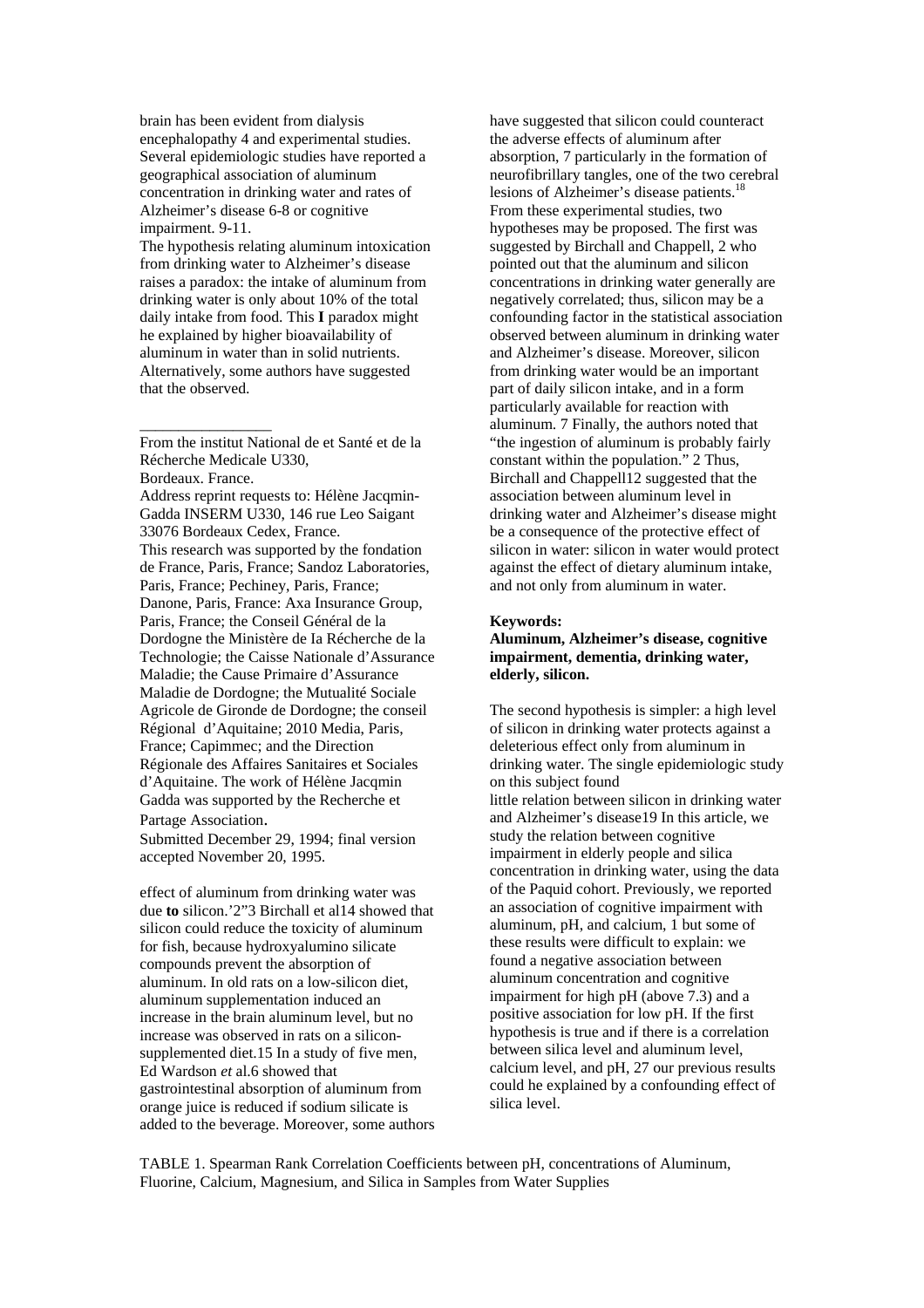|                       | pН              | <b>Aluminum</b>    |              |                 | <b>Fluorine Calcium Magnesium Silica</b> |      |
|-----------------------|-----------------|--------------------|--------------|-----------------|------------------------------------------|------|
| pH Aluminum           | 1.00<br>$-0.22$ | 1.00               |              |                 |                                          |      |
| <b>Fluorine</b>       | 0.40            | $-0.42$            | 1.00         |                 |                                          |      |
| Calcium               | $-0.58$         | 0.13               | $-0.28$      | 1.00            |                                          |      |
| Magnesium Silica 0.33 | 0.01            | $-0.50$<br>$-0.18$ | 0.80<br>0.04 | $-0.07$<br>0.21 | 1.00<br>0.06                             | 1.00 |

The major objective of this study was to assess the effect of

silica in water on cognitive impairment and to test the two hypotheses about the specific mechanism mediating the effect of silica. Our secondary objective was to study a possible role of magnesium, fluorine, zinc, iron, and copper.

#### **Subjects and Methods**

The Paquid study comprises 3,777 subjects age 65 years and older living at home in 75 civil parishes of Gironde and Dordogne in southwestern France. The sample was randomly selected from the electoral rolls by a three-step procedure with stratification by age, sex, and size of the urban unit. Methodological details are given elsewhere.11,20

#### **MEASURE OF COGNITIVE IMPAIRMENT**

Cognitive status was measured by the Mini-Mental State Examination (MMSE), which evaluates orientation to time and place, simple arithmetic, registration and recall of three objects, simple language tasks, and visuoconstructional abilities. The score ranges from 0 to 30. We defined cognitive impairment as a score of less than 24, following the recommendations of Foistein *et al. 21*

#### **MEASURE OF EXPOSURE**

On the basis of information given by the sanitary administration, we divided the sample into 78 drinking water areas. Two surveys were carried out in 1991 to measure pH and concentrations of aluminum, calcium, and fluorine in each water supply. These data were used for the previous study and are described in detail by Jacqmin *et al.11* For the present study, we collected all of the results of chemical analyses of drinking water carried out by the sanitary administration since 1991. The protocol for measurement of aluminum was identical to that of the previous surveys, using electro thermal atomic absorption. The pH was measured at the laboratory. Silica was measured by colorimetry. Between 0 and 9 new analyses were collected (mean: 2.0) according to the importance of the water supply. Thus, this

study is based on 71 areas for which measurements of water were available and includes 3,450 subjects who have completed the MMSE and 3,430 subjects for whom the covariates were also collected. For each drinking water area, we computed a weighted mean of the measures of each component of drinking water available from the water supplies used in the area: the weighting took into account the length of the period of use of each water supply over the previous 10 years and the hourly flow or the relative contribution of each water supply. This weighted mean was used as a measure of exposure to each component of drinking water.

#### **STATISTICAL ANALYSIS**

We used a mixed effects logistic regression<sup>22</sup> to take into account the grouping of the subjects in parishes and to adjust for the major individual risk factors: $^{23}$  age, sex, educational level, and principal lifetime occupation. This regression model accounts for the residual correlation of the observations in the parishes that could be due to some characteristics of the parishes not included in the model. We entered age into the model as a continuous variable. Educational level was in three classes: no education, grade school level, and high school or university level. We included principal lifetime occupation with eight categories: homemakers, farm workers, farm managers, domestic service employees, bluecollar workers, craftsmen and shopkeepers, other employees, and intellectual occupations. As in the previous study,  $\frac{11}{1}$ calcium was entered as a binary variable, with 75 mg per liter (the median) as the cut point. We included aluminum, pH, and silica as binary variables. We present analyses based on three cut points for the pH and the concentrations of aluminum and silica (first quartile, median, or third quartile) because they led to different results.

#### **Results**

Table 1 shows the Spearman rank correlation coefficients between the concentrations of aluminum, fluorine, calcium, silica, and magnesium and the pH measured in the water supplies. The associations hypothesized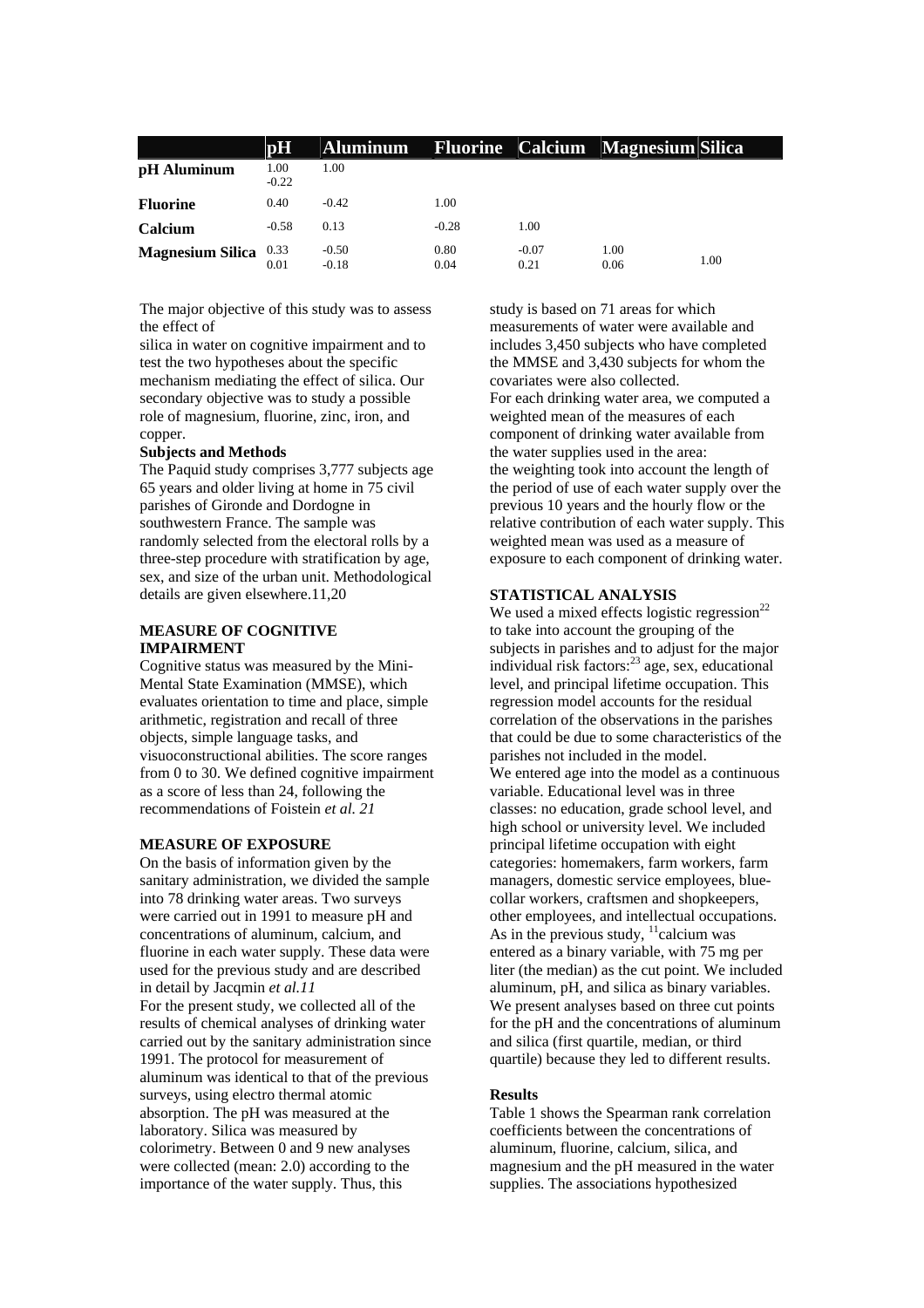between silica and aluminum, calcium and magnesium concentrations, and pH are low in our sample.

The correlations between silica and pH and between silica and magnesium are close to zero, and the correlate between silica and calcium is negative. Thus, in these drinking waters, a high silica level is not associated with hard or acid water. Finally, the negative correlation between aluminum and silica levels, essential to Birchall's hypothesis of a confounding effect of silicon, is very low in our data. Table 2 presents the distributions for pH and the elements we measured in drinking water.

#### **COGNITIVE IMPAIRMENT AND SILICA**

For three categories (low, medium, high) defined by the first and last quartiles of the distribution of the connections of silica, the crude prevalence of cognitive impairment was 24.0% ( $N = 775$ ), 21.8% ( $N = 1,828$ ), and 28.3% ( $N = 847$ ), respectively. The prevalence did not decrease when the silica concentration increased, but rather, it exhibited a U-shape. Table 3 gives results of six regression models: in Model 1A and 1B, the cut points for the variables aluminum, silica and pH were the first quartiles; in Models 2A and 2B,the cut points were the medians; and in Models 3A and 3B, the cut points were the third quartiles. Models 1B, 2B, and 3B included the interaction between aluminum and silica. Persons exposed to water with a high calcium concentration *(>=75* mg per liter) are less likely to be cognitively impaired when compared with persons exposed to a low calcium concentration [odds ratio (OR) 0.8 in the six models]. For the other variables, only one model, Model 1 B, which uses the first quartiles as cut points, presents odds ratios appreciably different from one. This model exhibited an interaction between aluminum and silica in addition to the interaction between aluminum and pH: when the level of silica and the pH were both low, subjects exposed to an aluminum concentration above 3.5 pg per liter appeared more likely to have cognitive impairment when compared with subjects not exposed to aluminum (OR = *3.94),* the level of silica and the pH were both high, subjects exposed to aluminum appeared less likely to be cognitively impaired than subjects not exposed  $(OR = 3.94 \times 0.58 \times 0.31 = 0.71).$ Table 4 presents ORs for the eight categories defined h the first quartiles of the distributions of aluminum, pH, and silica. We estimated these ORs from a saturated model that included seven binary variables to describe the eight categories. We chose "low aluminum,

high silica, and high pH" as the reference category because, according to our hypotheses, this category was expected to have low risk, and the number of areas in this category was substantial.

As hypothesized, we found a greater OR for high aluminum, low silica, and low pH, but this category included only four regions, and thus the estimate has a large confidence interval. As indicated by Model 1 B, the areas with high aluminum had a higher risk of cognitive impairment when the level of silica was low ( $OR = 0.89/0.42 = 2.1$ , and  $OR =$ 1.30/0.25 5.2), but these results are based on only a few areas. On the other hand, the category "high aluminum, high silica, and high pH" had a lower risk of cognitive impairment than the class "low aluminum, high silica, and high pH" ( $OR = 0.75$ ), and this result relies on a larger number of regions. This finding indicates a paradoxical protective effect of aluminum for some levels of silica and pH. When pH was low and the concentration of silica was high, the OR for the effect of aluminum was close to one (OR =  $0.74/0.64$  = 1.16).

#### **RESULTS FOR OTHER MINERAL COMPONENTS**

We replaced silica with magnesium, fluorine, iron, zinc, and copper successively in these models. We found no remarkable association between the risk of cognitive impairment and the concentration of magnesium, iron, zinc, or copper in drinking water.

#### **Discussion**

Our findings indicate that if an association exists between cognitive impairment and aluminum, pH, and silica, the thresholds for these effects are low *(3.5* µg per liter for aluminum, 10.4 mg per liter for silica, and 7.35 for pH). Using higher thresholds, we found little or no association between these mineral elements and cognitive impairment. Our results support the hypothesis of a protective effect of silica against the aluminum from drinking water, as opposed to protection against all sources of dietary aluminum. Indeed, a high concentration of aluminum in drinking water appeared to increase the risk of cognitive impairment only when the silica level was low. This finding could be explained by a change in the bioavailability of aluminum from drinking water when silica is present, as has been suggested from experimental studies.'5"6 It is difficult, however, to explain why aluminum may be protective when pH and silica levels are both high.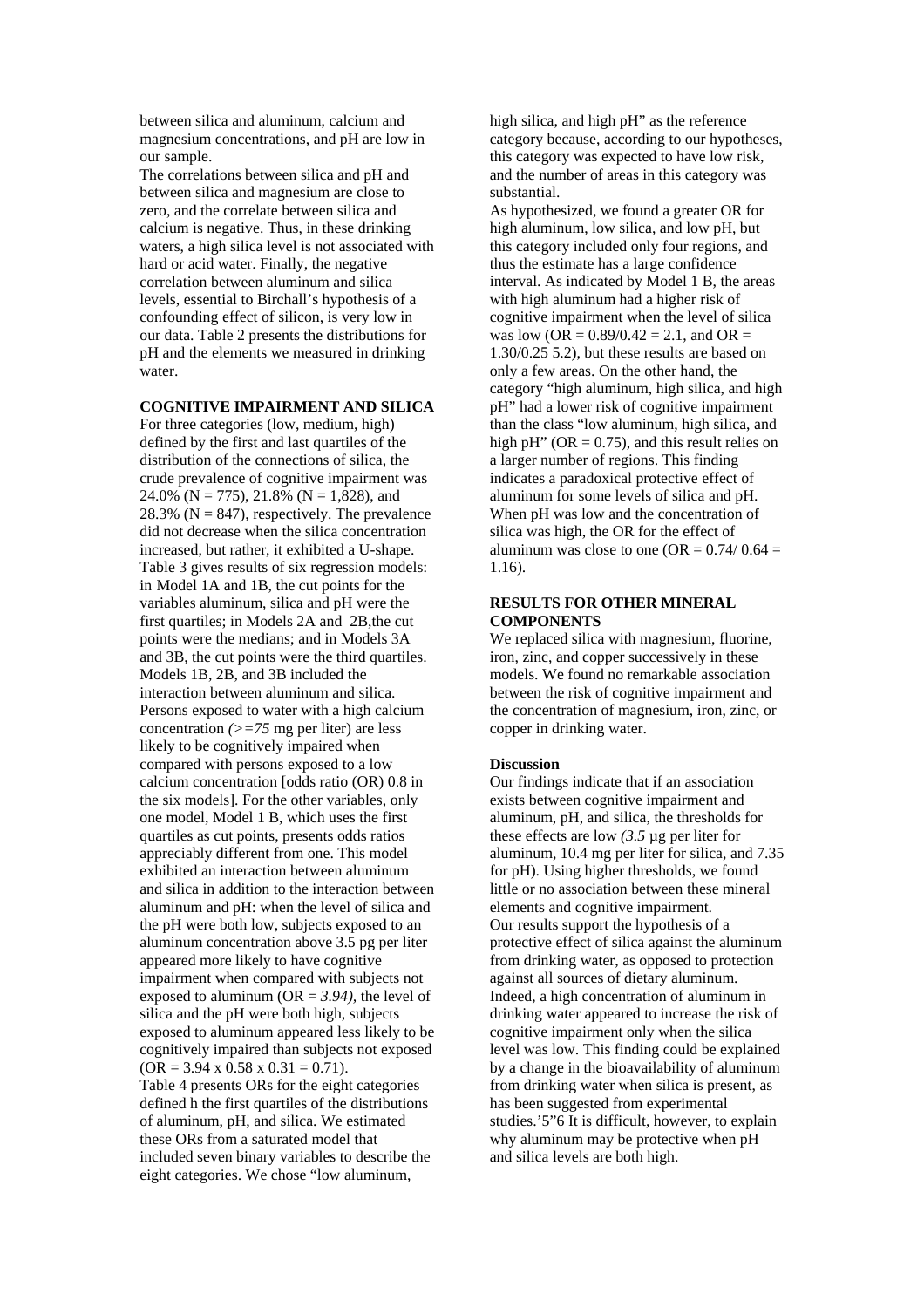As in the case-control study of Taylor *et al*<sup>19</sup>, our work did not support the hypothesis of a protective effect of

Silica against all sources of dietary aluminum; we found that the effect of silica was small and U-shaped in the three analyses (Models 1A, 2A, 3A). Our study has two important limitations, however. The first is shared by the study of Taylor *et at:* if dietary aluminum intake is highly variable, contrary to the assumption of Birchall and Chappell,<sup>12</sup> our finding might be biased because we did not adjust for the total daily aluminum intake. which is difficult to measure. Second, the concentrations of silica in our sample were high: all except one were higher than the threshold of 100 µmol per liter suggested by Birchall<sup>13</sup> to protect against the absorption of aluminum; in the study of Taylor  $et$  at,<sup>19</sup> these concentrations were low.

This study shows that the relations found previously between cognitive impairment and aluminum, calcium, and pH° are not explained by a confounding effect of the silica content in drinking water. As the correlations between the level of silica and the levels of aluminum, calcium, and pH are very low in our sample, silica concentration could not be a strong confounding factor. Edwardson *et al16* suggested that the negative correlation between the concentrations of aluminum and silicon in drinking water could be due to aluminum sulfate treatment used in surface water. In our sample, only seven areas had had this treatment during the previous 10 years, which may explain why we did not find a strong negative correlation as in the study of Taylor *et*   $al^{I\overline{9}}$ 

A shortcoming of this study, as in most studies or drinking water, is that exposure is measured only at the community level.

We found a complex association between components of drinking water and cognitive impairment. Among nine elements of drinking water studied, only pH and the concentrations of aluminum, calcium, and silica were found to he associated with cognitive impairment. A high aluminum content in drinking water may be associated with a high risk of cognitive impairment only when the concentration of silica is low.

#### **Acknowledgments**

We thank the referees for their stimulating comments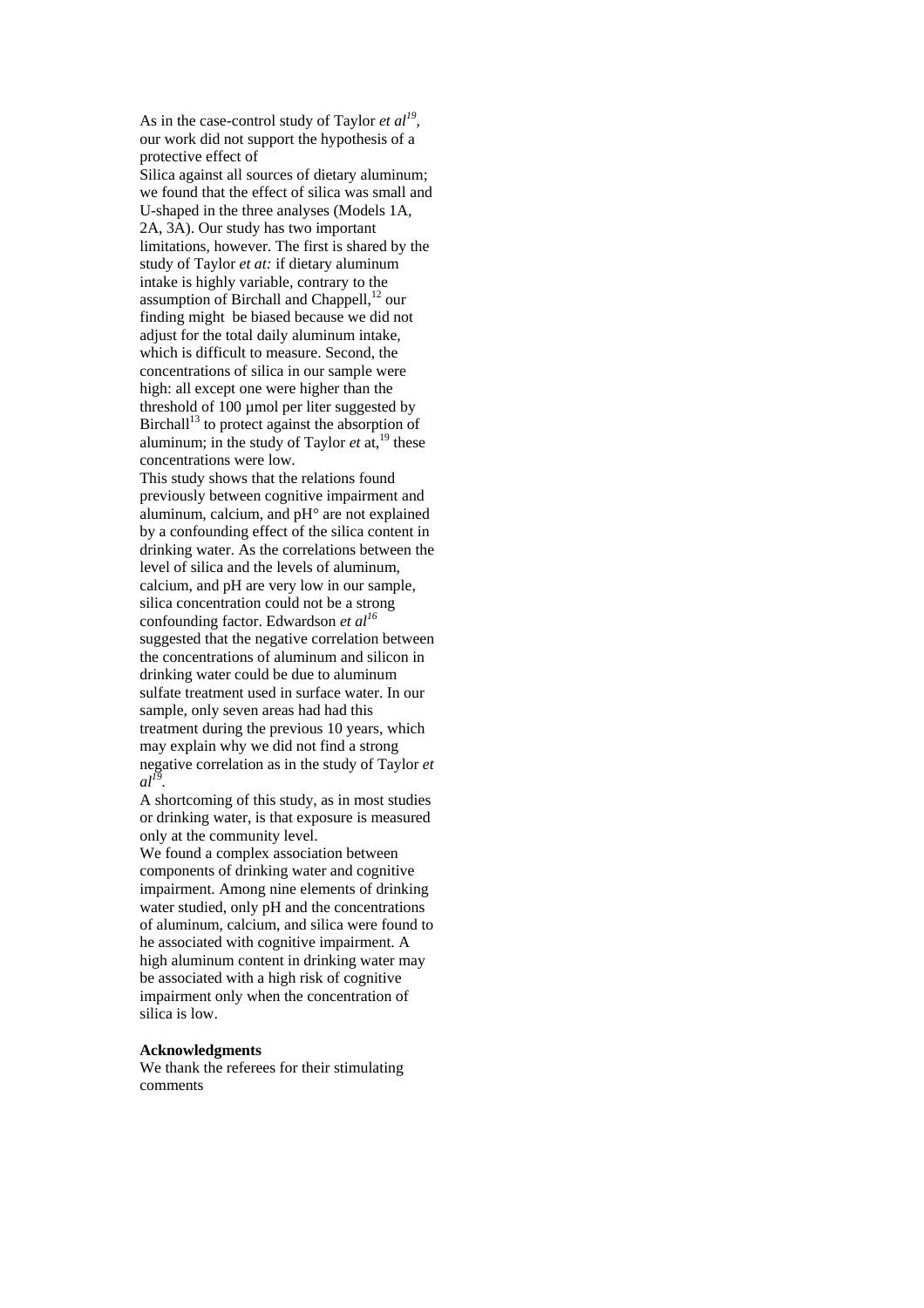|                          |      | Minimum 1st Quartile Median |       | 3rd Quartile Maximum |       |
|--------------------------|------|-----------------------------|-------|----------------------|-------|
| pH                       | 6.31 | 7.35                        | 7.48  | 7.62                 | 8.44  |
| Aluminum $(\mu g/liter)$ | 1.0  | 3.5                         | 9.0   | 16.0                 | 459   |
| Fluorine (mg/liter)      | 0.05 | 0.08                        | 0.19  | 0.24                 | 1.83  |
| Calcium (mg/liter)       | 8.9  | 52.5                        | 75.0  | 93.9                 | 146.2 |
| Magnesium (mg/liter)     | 1.1  | 4.8                         | 7.0   | 12.1                 | 34.0  |
| Silica (mg/liter)        | 4.2  | 10.4                        | 11.2  | 12.4                 | 22.4  |
| Iron $(mg/liter)*$       | 0.00 | 0.00                        | 0.00  | 0.05                 | 0.71  |
| Copper (mg/liter)*       | 0.00 | 0.00                        | 0.00  | 0.00                 | 0.17  |
| Zinc $(mg/liter)*$       | 0.00 | 0.00                        | 0.0.0 | 0.07                 | 0.60  |

**TABLE 2**. Distributions of pH and Concentrations calcium, Magnesium, Silica, Iron, Copper, and Zinc.

**TABLE 3**. Odds Ratios (OR) for the Association between Cognitive Impairment and pH and Concentrations of Aluminum, calcium, and Silica Estimated Using Mixed Effects Logistic Models Adjusted for Age, Sex, Educational Level, and Occupation

|                    | $\vert$ Model $\vert$ 1A* |                                    | Model IB*    |                                  | $\vert$ Model $\vert$ 2A + |                                   | $\sqrt{\text{Model}}\left 2B+\right $ |                                    | Model        | $ 3A++$                            | Model                  | $ 3B++$                            |
|--------------------|---------------------------|------------------------------------|--------------|----------------------------------|----------------------------|-----------------------------------|---------------------------------------|------------------------------------|--------------|------------------------------------|------------------------|------------------------------------|
|                    |                           |                                    |              |                                  |                            |                                   |                                       |                                    |              |                                    |                        |                                    |
| <b>Variable OR</b> |                           | 95% CI OR                          |              | 95% CI                           | OR                         | 95% CI                            | <b>OR</b>                             | 95% CI                             | OR           | 95% CI                             | <b>OR</b>              | 95% CI                             |
| Calcium            | 0.78                      | $ 0.60 - 1.01$                     | 0.79         | $ 0.61 - 1.02$                   | 0.82                       | $ 0.62 - 1.08 $                   | 0.83                                  | $ 0.63 - 1.10 $                    | 0.80         | $ 0.62 - 1.04 $                    | 0.81                   | $ 0.63 - 1.05$                     |
| Aluminum           | 1.65                      | $ 0.80 - 3.39 $                    | 3.94         | $1.39 - 11.2$                    | 1.08                       | $ 0.79 - 1.48 $                   | 1.15                                  | $ 0.80 - 1.66 $                    | 1.14         | $ 0.86 - 1.51$                     | 1.17                   | $ 0.86 - 1.59$                     |
| PH                 | 1.96                      | $ 0.93 - 4.15 $                    | 1.57         | $ 0.73 - 3.35 $                  | 1.27                       | $ 0.90 - 1.79 $                   | 1.24                                  | $ 0.88 - 1.75$                     | 1.18         | $ 0.89 - 1.56 $                    | 1.18                   | $ 0.89 - 1.57$                     |
| Alx pH<br>Silica   | 0.47<br>$ 0.84\rangle$    | $ 0.22 - 1.02 $<br>$ 0.63 - 1.10 $ | 0.58<br>2.45 | $ 0.27 - 1.27$<br>$ 0.97 - 6.18$ | 0.77<br>1.00               | $ 0.48 - 1.22$<br>$ 0.77 - 1.30 $ | 0.77<br>1.07                          | $ 0.49 - 1.22 $<br>$ 0.77 - 1.50 $ | 0.71<br>1.17 | $ 0.34 - 1.50 $<br>$ 0.90 - 1.53 $ | $ 0.70\rangle$<br>1.21 | $ 0.33 - 1.48 $<br>$ 0.90 - 1.63 $ |
| Silica X Al        |                           |                                    | 0.31         | $ 0.12 - 0.80 $                  |                            |                                   | 10.87                                 | $ 0.54 - 1.38 $                    |              |                                    | 0.86                   | $ 0.47 - 1.58$                     |

**TABLE 4**. Odds Ratios (and 95% Confidence Intervals) for the Association between Cognitive Impairment and Levels of Aluminum, Silica, and pH Estimated by the "Saturated" Mixed Effects Logistic Model with Adjustment on Personal Characteristics and Concentrations of Calcium (r = number of regions)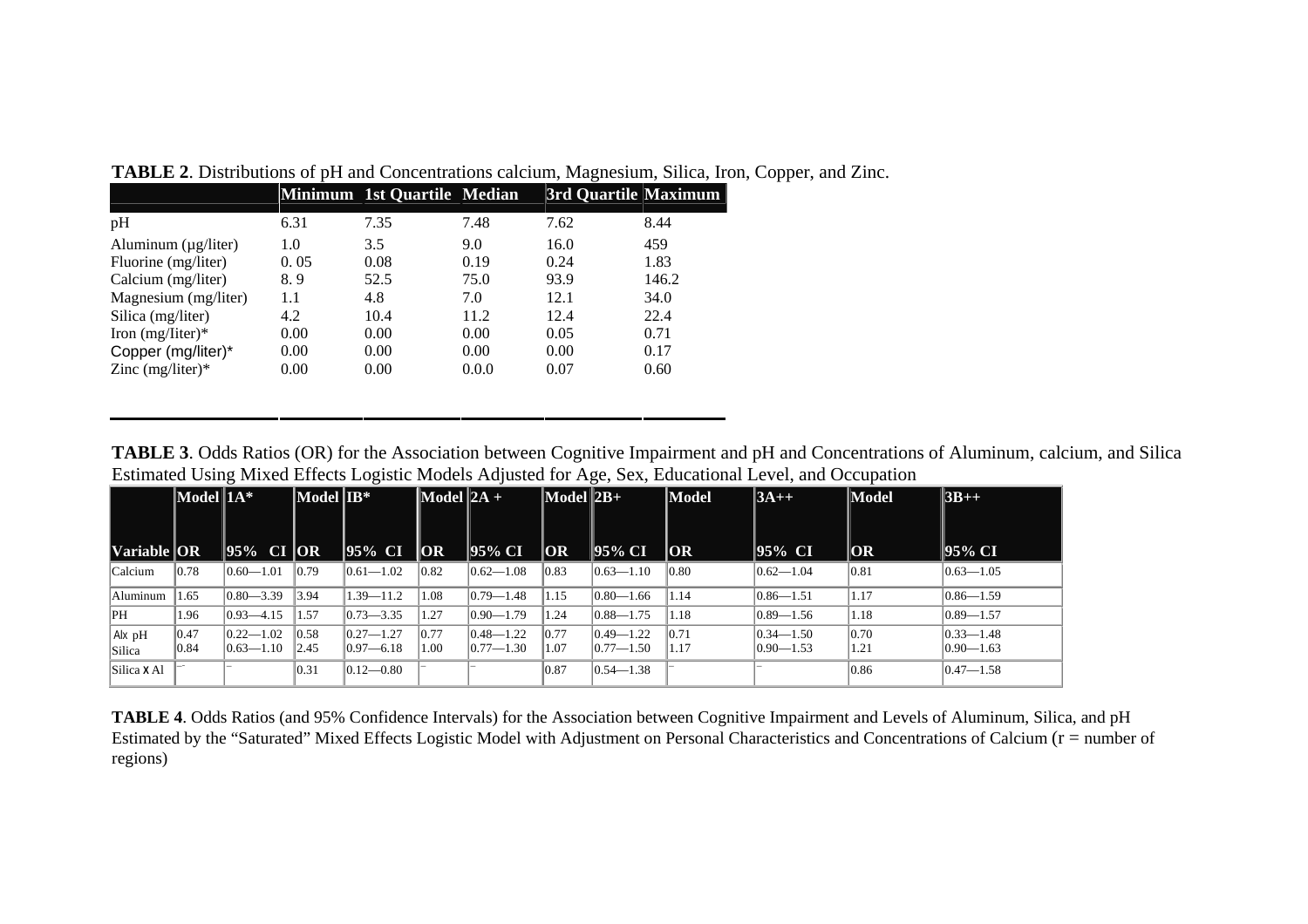|                                        |                   | <b>Aluminum Level</b>                                                  |                   |                         |  |
|----------------------------------------|-------------------|------------------------------------------------------------------------|-------------------|-------------------------|--|
|                                        | <b>High</b>       |                                                                        | Low               |                         |  |
| pH Level                               | Silica Level High | Silica Level Low                                                       | Silica Level High | Silica Level Low        |  |
| High<br><b>OR</b><br>N<br>$\mathbf{r}$ | 1.085<br>21       | $0.75(0.59-0.96)$ 0.89 $(0.64-1.22)$ 1 (Referent)<br>609<br>14         | 710<br>15         | $0.42(0.15-1.21)$<br>34 |  |
| Low<br><b>OR</b><br>N<br>r             | 810<br>13         | $0.74$ $(0.53-1.02)$ 1.30 $(0.75-2.24)$ 0.64 $(0.29-1.43)$<br>102<br>4 | 55<br>2           | $0.25(0.05-1.15)$<br>25 |  |

The effect of aluminum was close to  $1(OR = 0.74/0.64 = 1.16)$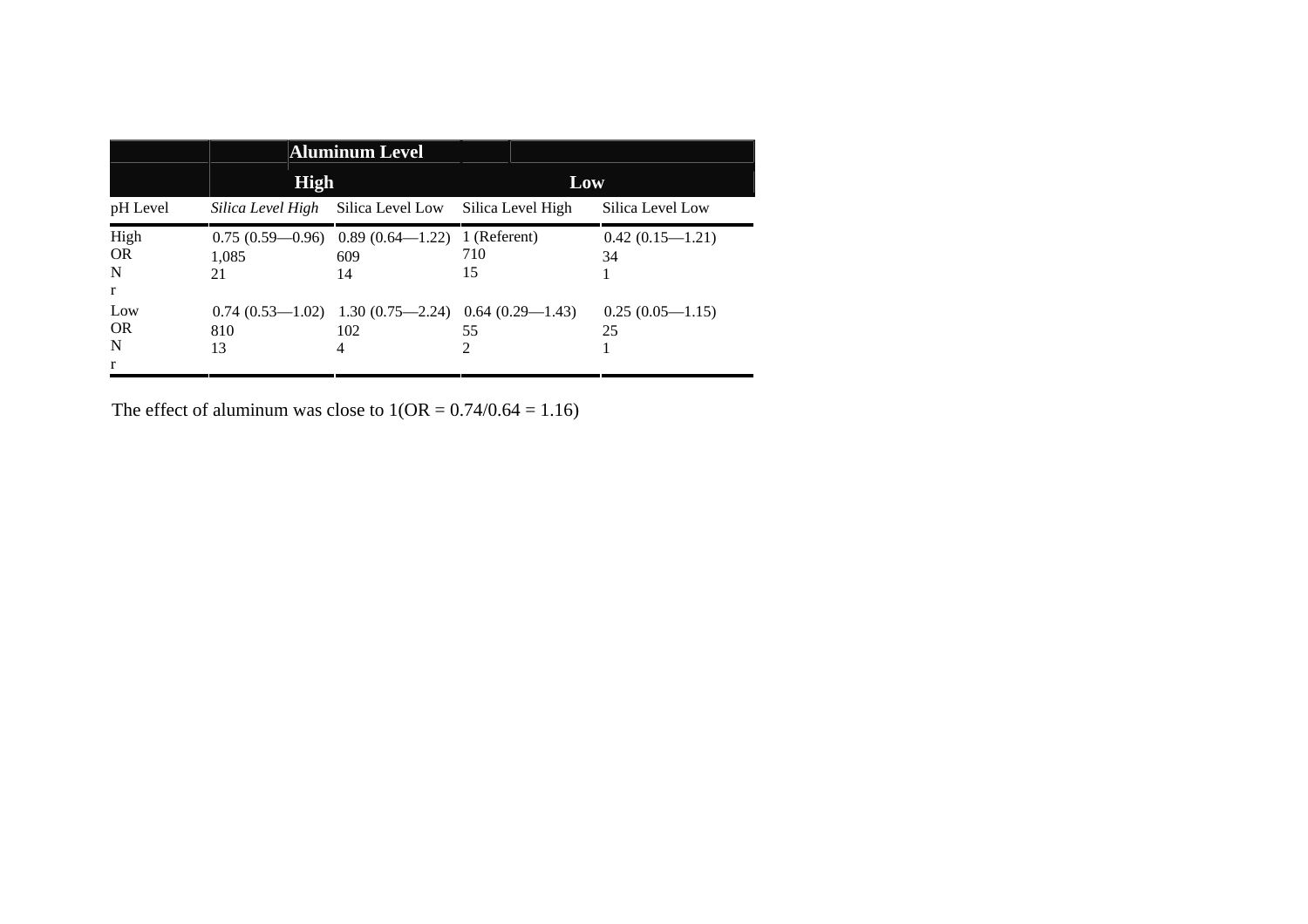#### **References**

- 1. Van Duijn CM, Dc Knijif P Cruts M, Wehnert A, Havekes LM, Hofman A, Van Broeckhoven C. Apolipo protein E4 allele in a population-based study of early. onset Alzheimer's disease. Nature Genet 1994;7:74—78.
- 2. Candy JM, Oakley AE, Klinowski J, Carpenter TA, Perry RH, Arack JR. Perry EH, Blessed 0, Fairbaim A, Edwardson JA. Aluminosilicates and senile plaque formation in Alzheimer's disease. Lancet 1986;1:354—356.
- 3. *Good PF, Pert DP. Aluminum in Alzheimer's? Nature 1993;362:418*
- 4. AIfrey AC, Legendre OR, Kaehny WD. The dialysis encephalopathy syndrome: possible aluminum intoxication. N EngI J Med 1976;294:184—188.
- 5. Terry RD, Pena C. Experimental production of neurofibrillary degeneration. Light microscopic observation. J Neuropathol Exp Neurot l965;24:187-199.
- 6. Flaten TP. Geographical associations between aluminum in drinking water and death rates with dementia (including Alzheimer's disease). Parkinson's disease and amyotrophic lateral sclerosis in Norway. Environ Geochem Health 1990;12:152—167.
- 7. Martyn CN, Barker DIP, Osmond C, Harris EC, Edwardson IA, Lacer RF. Geographical relation between Alzheimer's disease and aluminum in drinking water Lancer 1989; 1:59-62.
- 8. Neri LC, Hewitt D. Aluminum, Alzheimer's disease, and drinking water. Lancet 1991;338:390.
- 9. Forbes WF, Hayward LM, Agwani N. Geochemical risk factors for mental functioning based on the Ontario longitudinal study of aging (LSA). I. Results from a preliminary investigation. Can J Aging 1992;11:269—280.
- 10. Forbes WF, McAiney CA, Hayward LM, Agwani N. Geochemical risk factors for mental functioning, based on the Ontario longitudinal study of baging (LSA). II. The role of pH. Can) Aging 1994;1l:249—267.
- 11. Jacqmin H. Commenges D. Lerenneur L. Barberger-Gareau P, Dartigues JF. Components of drinking water arid risk of cognitive impairment in the elderly. Am J Epidemiol 1994;139:48—57.
- 12. Birchall JD, Chappell 3 S. Aluminum, water chemistry and Alzheimer's disease (Letter). Lancet 1989;1:953.
- 13. Birchall 3D. Dissolved silica and bioavailability of aluminum (Letter). Lancet 1993;342:299.
- 14. Birchall 3D, Exley C, Chappell 35, Phillips MJ. Acute toxicity of aluminum to fish eliminated in silicon rich acid waters. Nature 1989;338:146—148.
- 15. Carliste EM, Curran MJ. Effect of dietary silicon and aluminum on silicon and aluminum levels in rat brain. Alzheimer Dis Assoc Disord l987;1:83-- 89.
- 16. Edwardson JA Moore PB, Ferrier IN, Lilley JS, Newton GWA, Barker J, Templar J, Day JP. Effect of silicon on gastrointestinal absorption of aluminum. Lances 1993;342:211—212.
- 17. Birchall JD. The interrelationship between silicon and aluminum in the biological effects of aluminum. In: Aluminum in Biology and Medicine. Ciba Foundation Symposium 169. Chichester: John Wiley and Sons, 1992; 50—67.
- 18. Fasman GD, Moore CD. The solubilization of model Alzheimer tangles: reversing the f3-sheet conformation induced by aluminum with silicates. Proc NatI Acad Sci USA 1994;91:11232— 11235.
- 19. Taylor GA, Newens A), Edwardson IA, Kay DWK, Forster DP. Alzheimer's disease and the relationship between silicon and aluminum in water supplies in northern England. 3 Epidermal Community Health 1995;49:323—324.
- 20. Dartigues JF, Gagnon M, Michel P, Lesenneur L Commenges D, Barberger Gateau P. Auriacombe S, Rigal B, Badry R, Alperovitch A, Orgogozo 3M, Henry 3M, Loiseau P, Salamon R. Le programme de recherche PAQUID sur l'epidemiologie de Ia démence: méthodes et résultats initiaux. Rev Neurot199 1;147:225—230.
- 21. Folstein MF, Folstein SE, McHugh PR. Mini-mental state: a practical method for grading the cognitive state of patients for the clinician. Psychiatr Res 1975;12:189—198.
- 22. Stiratelli R, Laird N, Ware JH. Random-effects models for serial observations with binary response. Biometrics 1984;40:961—971.
- 23. Dartigues JF, Gagnon M, Letenneur L, Barberger-Gateau P. Commenges D, impairment in a French elderly cohort (Paquid). Am J Epidemiol 1992;135:981— 988.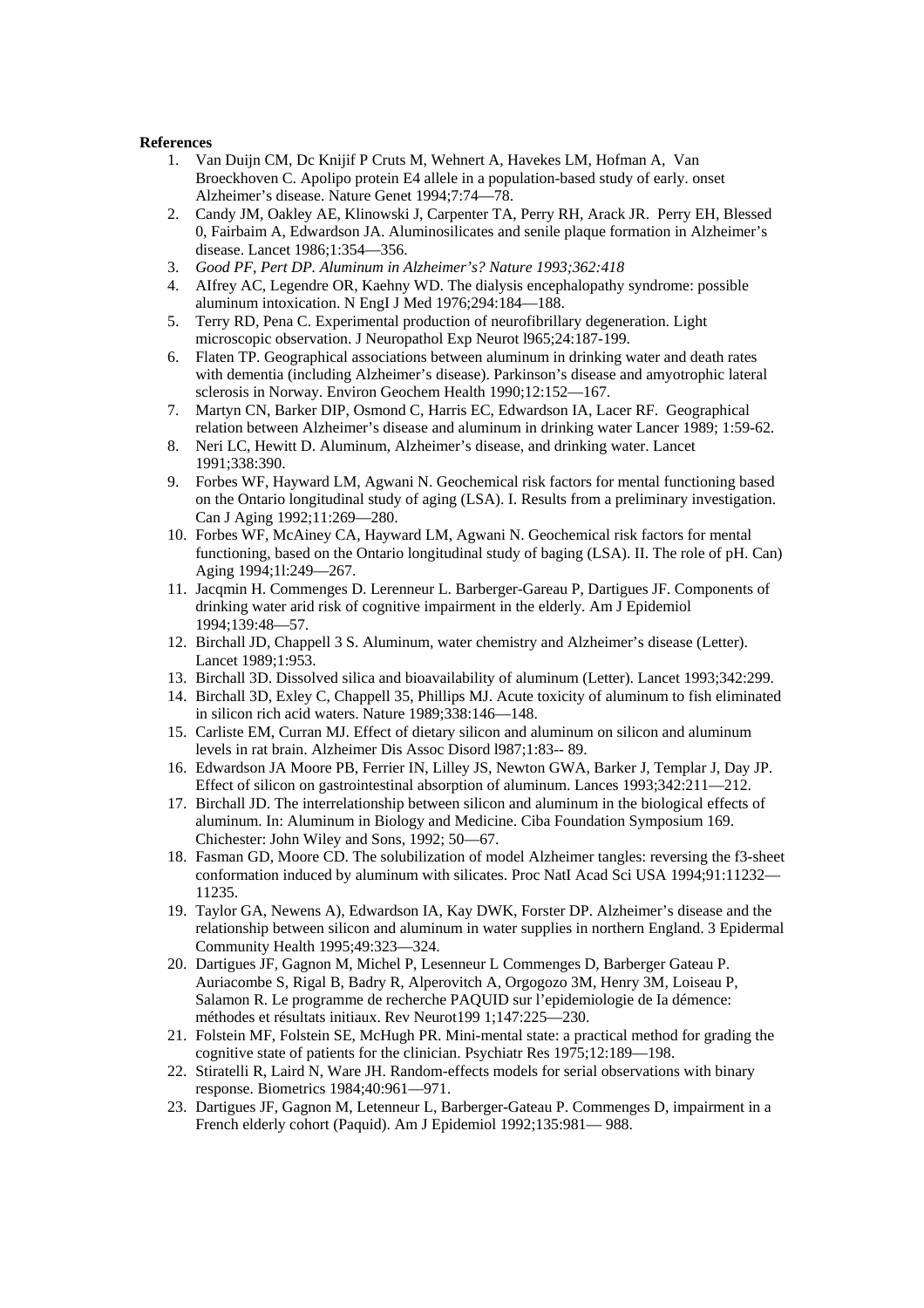## **Dietary Silicon Affects Acid and Alkaline Phosphatase and 45Calcium Uptake in Bone of Rats**

**The Journal of Trace Elements in Experimental Medicine 7:11—18 (1994)** Carol 0. Seaborn and Forrest H. Nielsen

*United States Department of Agriculture, Agricultural Research services Grand Forks Human Nutrition Research Center, Grand Forks, North Dakota* 

Silicon (Si) apparently is involved in bone calcification; however, its exact role is unclear. Thus, the effect of Si on bone turnover and bone formation was investigated by utilizing a 2 x 2 factorially arranged experiment. Groups of 12 animals were fed Si- deficient  $(0.6 \mu g/g)$  or Si-adequate (35  $\mu$ g/g) casein/ground corn diets for 9 wk. At 7 wk, six animals from each group were implanted subcutaneously in the thoracic region with a gelatin capsule containing 30 mg of demineralized bone (DB) and another capsule containing 70 mg mineralized bone (MB) obtained from rats fed Si-low  $(1.2 \mu g/g)$  diets; the remaining animals were implanted similarly but the source of DB and MB was rats fed Si-supplemented *(50 µ*g/g) diets. The animals were intraperitoneally injected with 0.1  $\mu$ Ci <sup>45</sup>Ca/g body weight 14 h before the end of the experiment which was 14 d after the capsules were implanted. Marker enzyme activities (alkaline-formation and acid- resorption phosphatases) and the uptake of  ${}^{45}Ca$  by femur and bone implants were measured. Both bone turnover and bone formation as indicated by acid phosphatase and alkaline phosphatase were higher in femurs of Si-adequate than Sideficient rats. Neither dietary Si nor source of bone for the MB or DB implants affected ectopic bone formation; however, an interaction between Si and implant bone source affected acid phosphatase in both MB and DB implants. Silicon did not affect <sup>45</sup>Ca uptake by femur. but uptake by both MB and DB implants was increased by dietary Si supplementation. The bone implants significantly decreased calcium and increased copper concentrations in the tibia when the source of bone was animals fed Si-adequate diets. The decreased activity of alkaline and acid phosphatase in femur bone, the decreased uptake of  ${}^{45}Ca$  in ectopic bone, and decreased copper concentration in tibia of Si- deprived rats is new evidence confirming that Si affects bone metabolism.

© 1994 Witey-Liss, Inc.\*

Key words: silicon, <sup>45</sup>calcium, bone, ectopic bone, calcium, copper, acid phosphatase, alkaline phosphatase

## **INTRODUCTION**

Early studies describing signs of silicon (Si) deprivation in chicks and rats have been summarized [1,21. Most of the described signs indicate aberrant connective tissue and bone metabolism. Silicon apparently is involved in bone and cartilage mineralization; however, its exact involvement is unclear. The marked influence of Si on collagen and mucopolysaccharide formation and structure [3] suggests Received for publication June 22, 1993; accepted January *25,* 1994.

Address reprint requests to Forrest H. Nielsen, Ph.D., USDA, ARS, GFHNRC, P.O. Box 9034, Grand Forks, ND 58202-9034.

© 1994 Wiley-Liss, Inc. \*This article is a US Government work and, as such, is in the public domain in the United States of America.

## **Seaborn and Nielsen**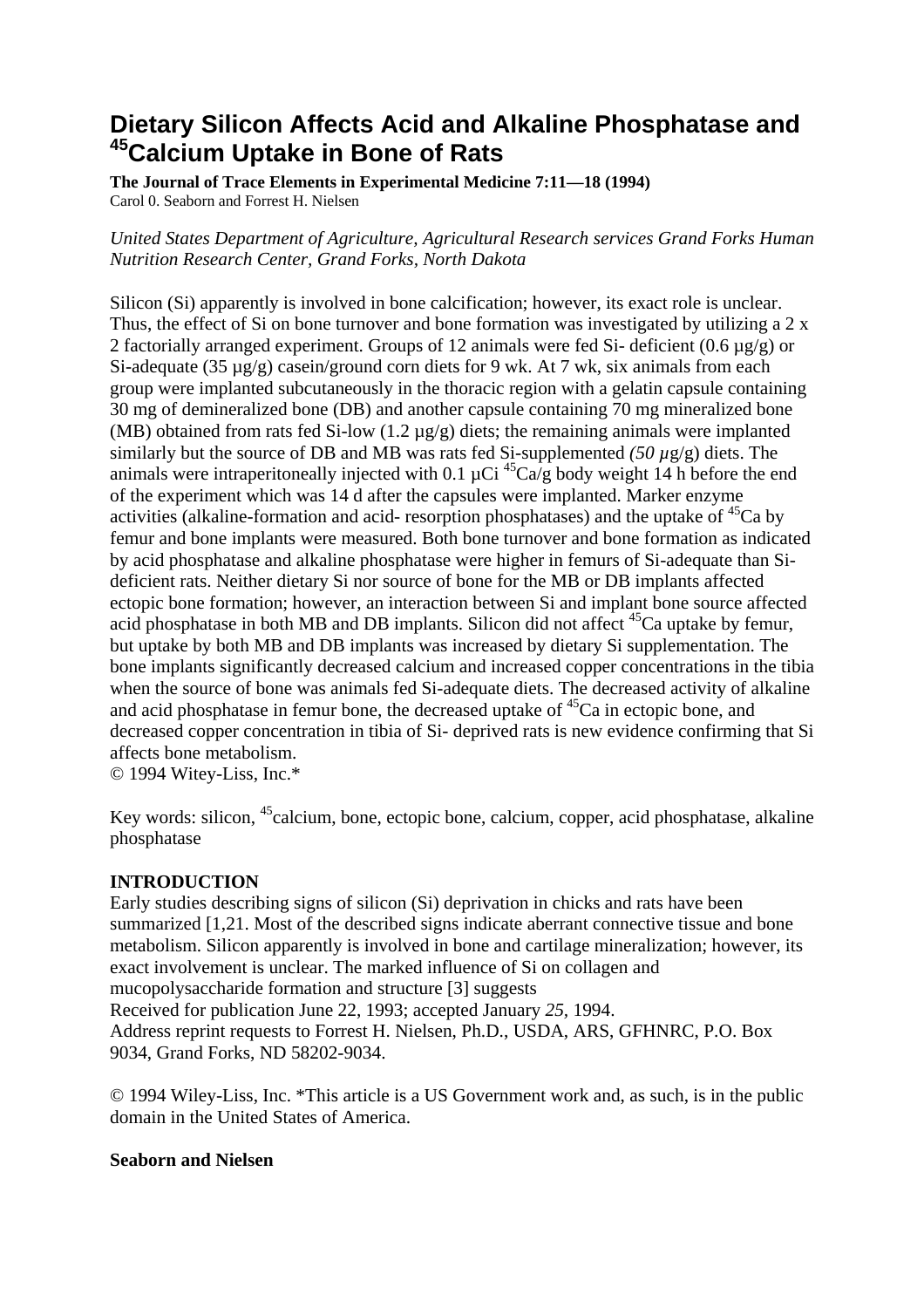That Si influences calcification indirectly by changing these matrix components. Support for this view is that, in Si-deficient animals, the formation of organic matrix, whether in cartilage or bone, is apparently affected more severely than the mineralization process [4]. However, in bone formation, apatite crystallization in matrices apparently occurs on sites that form specific nucleation centers at which calcium (Ca) binding is probably the most important and first event. Silicon may be associated with Ca in this early stage of bone calcification because, as mineralization progresses, the Si and Ca contents rise congruently in osteoid tissue. In the advanced stages of mineralization Si concentrations fall markedly, whereas Ca concentrations approach proportions found in bone apatite [5].

The early studies of Si essentiality first described about 20 yr ago[6,7] have not been confirmed by any other laboratory using strenuously controlled experiments with the Siadequate diets providing non-pharmacological amounts of Si. Thus, in the present study the objectives were to confirm early findings of Si deficiency in addition to further defining the locale and mechanisms through which Si affects bone turnover and bone formation. Demineralized (DB) and mineralized (MB) bone powders were implanted subcutaneously in the thorax region of Sprague-Dawley rats.' Bone formation as indicated by alkaline phosphatase activity, and bone resorption as evidenced by acid phosphatase activity, were measured in femur homogenates. In this short-term in vivo model [8], the implants developed in a nutritional and hormonal environment similar to that of the bones of the skeletal tissue.

## **MATERIALS AND METHODS**

Twenty-four male weanling Sprague-Dawley rats (Sasco, Omaha, NE) were weighed individually upon arrival and housed three per all-plastic cage measuring 50 x 24 x 16 cm and located inside a laminar air flow rack (Lab Products, Carfield, NJ). The rats had access to deionized water (Super 0 System, Millipore Corp., Bedford, MA) in plastic cups. Fresh food also in plastic cups was provided each day. Room temperature was maintained at 23°C, relative humidity at *45—55%,* and lighting controlled to provide 12 h of light and 12 h of darkness.

Groups of 12 animals were fed Si-deficient (0.6 µg Si/g diet) or Si-adequate casein ground corn diets *(35* pg Si as sodium metasilicate/g diet) (Table I) for 9 wk. The rationale behind supplementing the adequate diet with silicon at 35  $\frac{p\mu g}{g}$  (or 50  $\frac{\mu g}{g}$  in the experiment from which bone implant material was obtained) was that this amount was high enough to assure adequacy, but low enough to not evoke pharmacologic or toxic actions. This tenet was based upon findings from a response surface designed experiment [9]; in this experiment,  $870 \mu g/g$ diet seemed to have pharmacologic or toxicologic actions. Diets were mixed 1 wk before the start of the experiment and stored daily at —  $16^{\circ}$ C in tightly-capped plastic containers. Mineral concentrations were determined by inductively Coupled argon plasma atomic emission spectrometry [10].

## **Effect of Si on Bone Metabolism**

| Ingredient                               | $\mathbf{g}/\mathbf{kg}$ diet |
|------------------------------------------|-------------------------------|
| Casein, low trace element <sup>a,b</sup> | 120.00                        |
| Ground corn, acid washed <sup>a,c</sup>  | 765.00                        |
| $\lfloor$ Corn oil <sup>d</sup>          | $ 75($ \$)                    |
| dl $\alpha$ tocopherol <sup>a</sup>      | $ 0.20\rangle$                |
| Choline chloride <sup>e</sup>            | 0.75                          |

## **TABLE I. Composition of Basal Diet**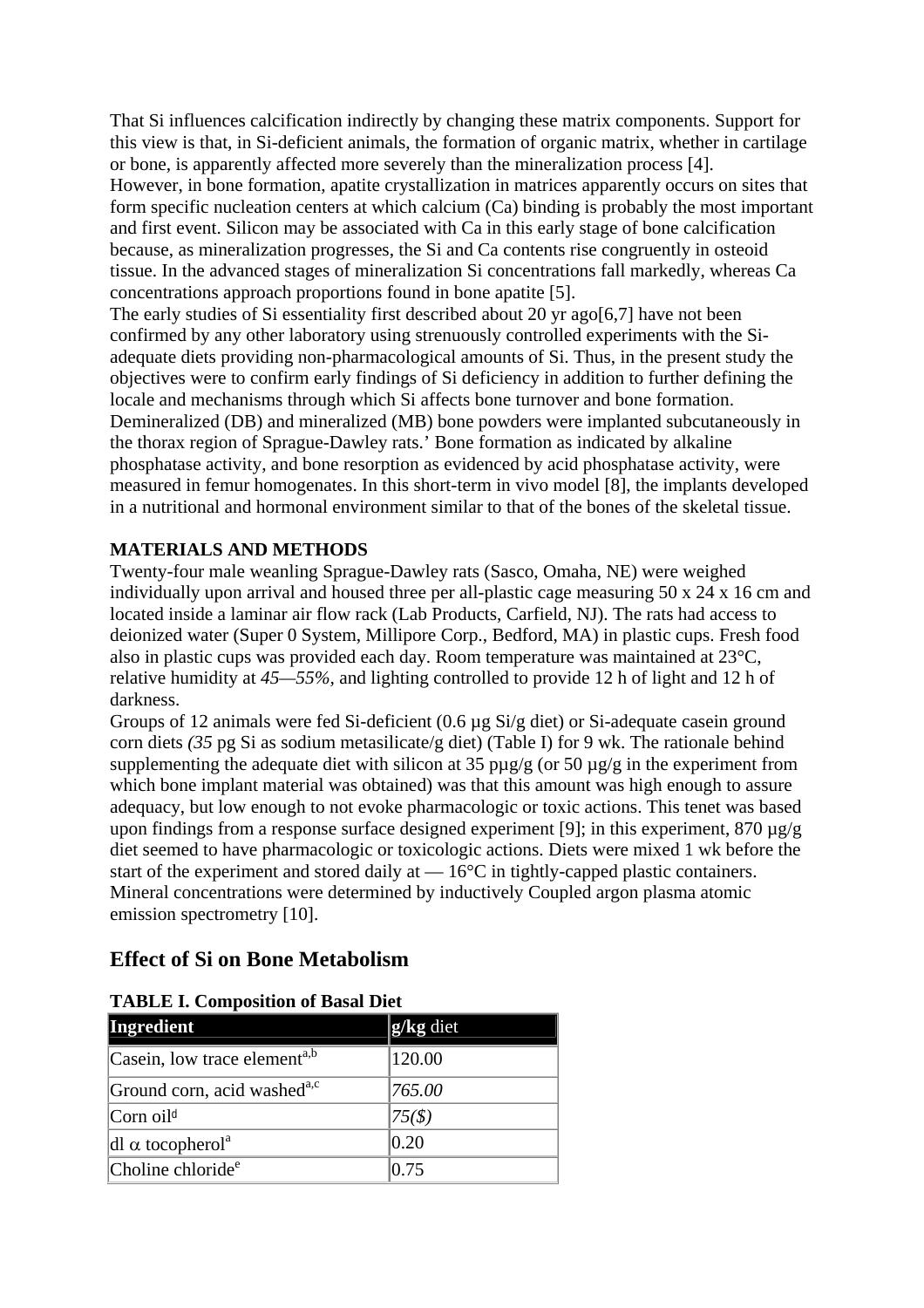| Calcium phosphate $^e$   | 500   |
|--------------------------|-------|
| Potassium chloride       | 700   |
| Methionine <sup>†</sup>  | 2.50  |
| Vitamin $mixg$           | 4.55  |
| Mineral mix <sup>h</sup> | 20.00 |

<sup>a</sup> ICN Pharmaceutical, Cleveland, OH.

Deionized water was vacuum filtered through the casein and then the casein was freeze-dried. This procedure decreased Si content of the casein tenfold.

<sup>c</sup>Corn was acid washed by a described procedure [12].

d Best Foods, Englewood Cliffs, NJ.

e JT Baker, Phillipsburg, NJ.<sup>f</sup>

Ajinomoto, Teaneck, NJ.

<sup>g</sup>Composition of vitamin mix, ingredient (g/kg diet): Vitamin A palmitate (1,000,000 IU/g), 0.008; cholecalciferol mix (Vitamin D<sup>3</sup> powder in corn endosperm carrier, 400,000 IU/g), 0.0038; biotin, 0.001; di-pantothenic acid, 0.048; thiamine HCl, 0.01; pyridoxine HCI, 0.015; vitamin B-12 (0.1% triturate), *0.05;* glucose, 4.2992 (ICN, Cleveland, OH); menadione, 0.001 g; folic acid, 0.002; i-inositol, 0.050; niacin, 0.03; riboflavin, 0.027; p-aminobenzoic acid, 0.005 (GIBCO, Grand Island, NY).<sup>h</sup>

<sup>h</sup>Composition of mineral mix, ingredient (g/kg diet): NaH<sub>2</sub>PO<sub>4</sub>• H<sub>2</sub>O, 9.0; Mg

(C2H3O2)2.4H2O, *3.5;* Na2HAsO4•7H2O, 0.005; ("Reagent" grade, JT Baker, Phillipsburg, NJ), Mn (C2H<sub>3</sub>O<sub>2</sub>). 4H2O, 0.225; (EM Industries, Inc., Cherry Hill, NJ), Zn (C<sub>2</sub>H<sub>3</sub>O<sub>2</sub>)2.2H<sub>2</sub>O, 0.05; Cr  $(C_2H_3O_2)$ •3H<sub>2</sub>O, 0.002; ("Purified" grade, Fisher Scientific, Fair Lawn, NJ), iron powder dissolved in HC1, 0.04 g; CuSO4•5H<sub>2</sub>O, 0.03 g; NaF, 0.002; (NH4)<sub>6</sub> Mo<sub>7</sub>O<sub>24</sub>'4H<sub>2</sub>O, 0.0004; H<sub>3</sub>BO<sub>3</sub>, 0.006; NH<sub>4</sub>VO<sub>3</sub>, 0.0003; ("Puratronic" grade, Johnson Matthey Chemicals, Limited, England), KI, 0.004; Na<sub>2</sub>SeO<sub>3</sub>, 0.0003; NICl<sub>2</sub>\*3H<sub>2</sub>O, 0.002; (Alfa, Danvers, MA) and corn, acid washed, 7.1366.

Diet samples and tibias were ashed in platinum crucibles by a lithium-boron fusion technique [ii]. Fourteen days before the end of the experiment, animals were anesthetized with ether and their thoracic area shaved of hair. Two 1-cm incisions were made at base of the thorax over the pectoral muscle under sterile conditions and pockets were prepared by blunt dissection. In six animals from each dietary group, a *#5* gelatin capsule containing 30 mg of demineralized bone and another *#5* capsule containing 70 mg mineralized bone both obtained from 9-wk-old rats fed Si-low (1.2 µg/g) diets were inserted in the surgically prepared pockets. The remaining animals were implanted similarly, but the source of demineralized and mineralized bone was 9-wk-old rats fed Si-supplemented *(50 µg/*g) diets.

The demineralized and mineralized powders were prepared as described by Sinha et al. f8] with some modification. Bone marrow from the tibias and femurs was removed by flushing with deionized water. After freeze drying, tibias and femurs were immersed in liquid nitrogen and pulverized. The powder was sieved so that it contained only particles 70—240 pm in diameter. A portion of mineralized bone was retained and the remainder demineralized in *0.5*  M HCl for 3 h. The demineralized bone in HC1 was centrifuged at *4,500* g for 15 mm and the precipitate washed in deionized H<sub>2</sub>O for 2 h, in ethanol for 1 h, in diethyl ether for 0.5 h, then dried at room temperature.

Fourteen hours before the end of the experiment, the animals were injected intraperitoneally with 0.1  $\mu$ Ci/g body weight with <sup>45</sup>CaCl<sub>2</sub> (New England Nuclear, Boston, MA) (specific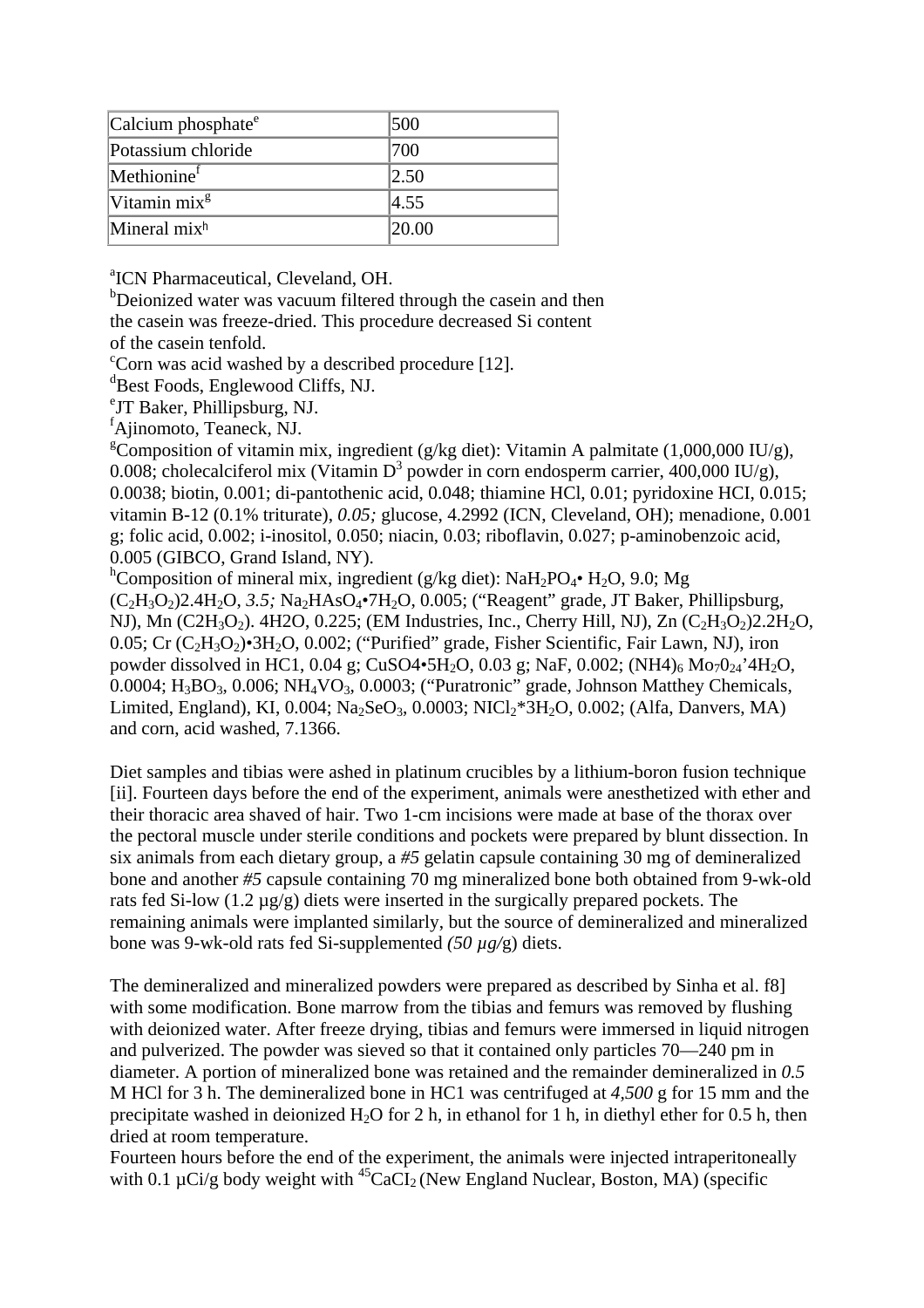activity 0.7489 GBq/mg). At autopsy, implants were removed and weighed. Implants were homogenized in 10 mM Tris buffer with an OMNI 2000 homogenizer (OMNI International, Waterbury, CT) followed by sonication (Sonicator Ultrasonic Liquid Processor, Heat Systems-Ultrasonics, Inc., Farmingdale, NY). The homogenate was centrifuged for 15 mm at 4,500g at 4°C. The supernatant was used for determining alkaline and acid phosphatase activities (Sigma 104-LL and 104-AL, Sigma Chemical, St. Louis, MO). Protein was determined by Sigma Procedure TPRO-562 (Sigma Chemical, St. Louis, MO) and enzyme activities were expressed as units/mg protein.

The insoluble precipitate was equilibrated in 5 ml of 0.1 M CaCI<sub>2</sub> in 0.02 M Tris HCl, pH 7.4 at 20 $^{\circ}$ C for 20 mm. The equilibration mixture was centrifuged at 4,500 g for 15 mm. The precipitate was washed twice in 10 ml of *5* mM Tris HCl, pH 7.4 and centrifuged at 4,500 g for 15 mm. The precipitate was demineralized in 10 ml of *0.5* M HC1 for 2 h at *25°C.* One hundred microliters of the demineralized supernatant was mixed with Aquasol-2 (Dupont, Boston, MA) and counted to determine  ${}^{45}Ca$  incorporation.  ${}^{45}Ca$  incorporation into implanted bone matrix was expressed as CPM/g tissue. The right femur was also homogenized and centrifuged as outlined for the implants. Alkaline and acid phosphatase enzyme activities and  $45$ Ca uptake were determined. Data were analyzed by a two-way ANOVA followed by Scheffé contrasts when appropriate.

## **RESULTS**

At wk 9 the average body weights, ranging from *316—335* g, were not significantly affected by dietary Si. Both alkaline and acid phosphatase activities were decreased *(P* <= 0.0001 and *P <=* 0.005, respectively) in the femurs of rats fed the Si-deficient diet (Fig. 1). However, uptake of  ${}^{45}Ca$  as measured by CPM/g bone was not affected by dietary Si (Table II) but bone implant source tended  $(P = 0.06)$  to affect <sup>45</sup>Ca of the rat femur. Implant source significantly affected  $^{45}$ Ca retention by both the mineralized and demineralized implants. Less  $^{45}$ Ca was found in the mineralized and demineralized implants harvested from animals fed the Sideficient diets.

The source of the implant affected the Ca and Cu concentrations of tibias (Table II). The two groups of animals with implants obtained from bones of animals fed Si-supplemented diets had lower Ca and higher Cu concentrations in the tibias than the two groups of animals implanted with bone from animals fed Si-deficient diets. Although dietary Si did not affect Ca concentrations, the Cu concentration in the tibia was higher in Si-adequate than Si-deficient rats.

Alkaline phosphatase activity of the mineralized and demineralized implants was not affected by either dietary Si or source of bone for implants (Table III). Acid phosphatase enzyme activity of both mineralized and demineralized implants was affected by an interaction between the source of implant and dietary Si, which can be described as follows. When the rats were fed adequate Si, the acid phosphatase activity of the mineralized implants from bone of animals fed

Fig. 1. Means **±** SEM of acid and alkaline phosphatase activities of femurs from rats fed a Si-low (0.6 µg/g) diet or a Si-supplemented (35 µg/g) diet. Silicon effect is significant at *P* «= 0.0001 for alkaline phosphatase and at  $P \leftarrow 0.005$  for acid phosphatase. Implant  $(+)$  indicates source of implant bone was rats fed a Si-supplemented (50  $\mu$ g/g) diet. Implant (-) indicates source of implant bone was rats fed a Si-low (1.2  $\mu$ g/g) diet. Silicon (+) identifies animals fed a Si-adequate (35  $\mu$ g/g) diet; silicon (-) identifies animals fed a Si-deficient (0.6 µg/g) diet.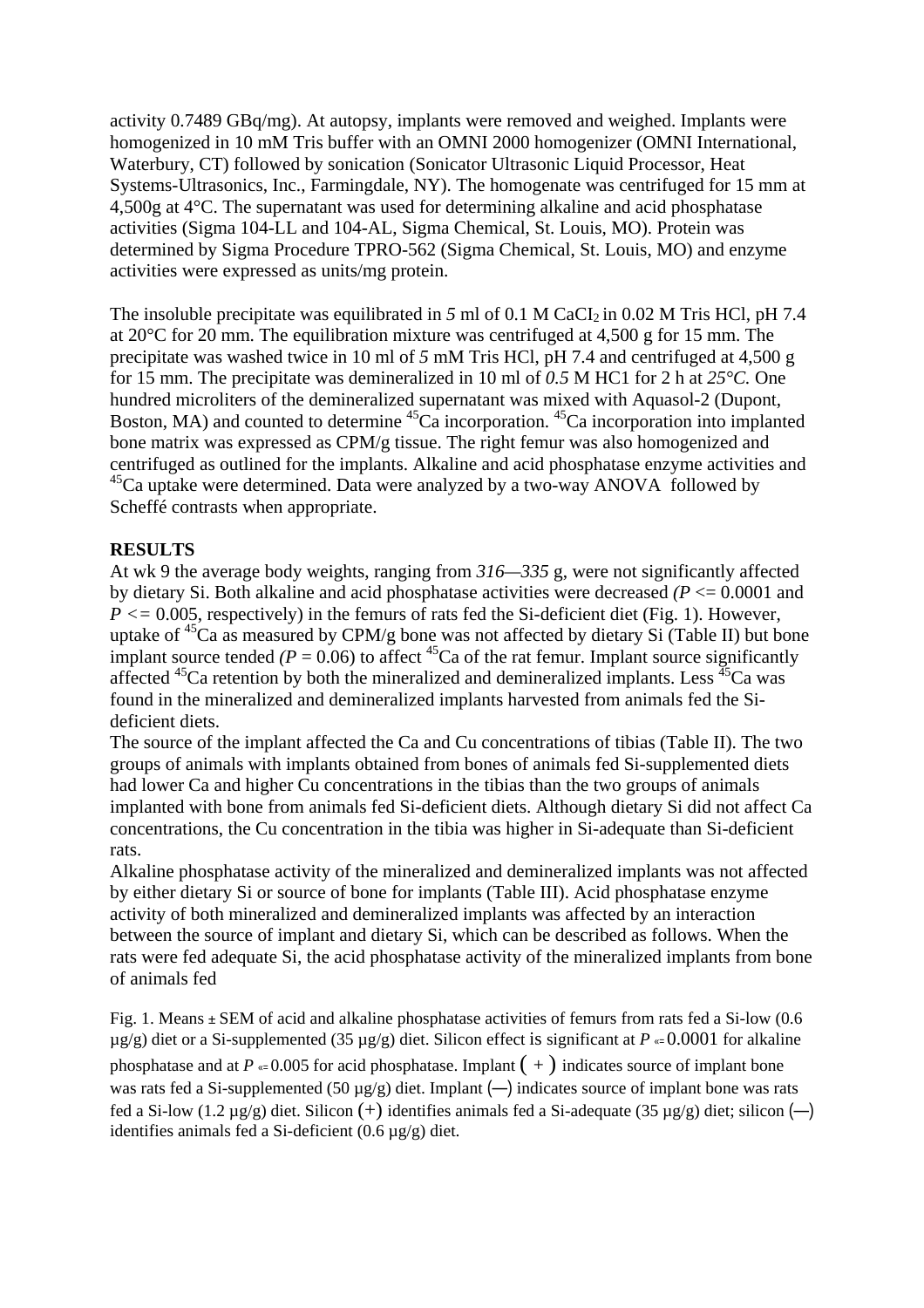

TABLE II. Effect of Dietary Si and Implant Source on Calcium and Copper Concentrations of Tibia and <sup>45</sup>Ca Uptake of Femur and Mineralized Bone (MB) and Demineralized Bone (DB) in plants in rats.

| Treatment <sup>a</sup> |                      |                                              | <b>145 Car</b>                      |                                     |                                                        |                       |
|------------------------|----------------------|----------------------------------------------|-------------------------------------|-------------------------------------|--------------------------------------------------------|-----------------------|
| <b>Implant</b>         | <b>Silicon</b> Femur | $\overline{\text{CPM} \times 10^5/\text{g}}$ | <b>MB</b> implant <b>DB</b> implant | $\frac{10^{5}}{g}$ CPM x $10^{5}/g$ | Tibia Ca<br>$\left[\text{mg/g dry wt}\right]$ ug/g dry | <b>Tibia Cu</b><br>wt |
|                        | $+$                  | $15.26 \pm 0.50$ Lt                          | $15.49 \pm 1.76$                    | $0.66 \pm 0.06$                     | $194 \pm 2$                                            | $4.98 \pm 0.07$       |
| $^{+}$                 |                      | $15.58 \pm 0.50$                             | $9.28 \pm 1.60$                     | $0.40 \pm 0.05$                     | $198 \pm 2$                                            | $4.89 \pm 0.08$       |
|                        | $^{+}$               | 14.67 $\pm 0.50$                             | $14.98 \pm 1.75$                    | $0.55 \pm 0.04$                     | $207 + 2$                                              | 4.25 $\pm 0.07$       |
|                        |                      | $14.13 \pm 0.54$                             | $8.89 \pm 1.75$                     | $0.38 \pm 0.04$                     | $207 \pm 2$                                            | $4.01 \frac{1}{0.07}$ |
| Source of variation    |                      |                                              |                                     |                                     |                                                        |                       |
| Implant                |                      | 0.0600                                       | <b>NS</b>                           | NS                                  | 0.0002                                                 | 0.0001                |
| Silicon                |                      | NS                                           | 0.0023                              | 0.0004                              | NS                                                     | 0.0300                |
| Implant x silicon      |                      | <b>NS</b>                                    | NS                                  | NS                                  | <b>NS</b>                                              | NS                    |
| Error mean square      |                      | 1.4771                                       | 15.4020                             | 0.0121                              | 30.2400                                                | 0.0322                |

<sup>a</sup> Implant (+) indicates that implant bone was taken from rats fed a Si-supplemented (50  $\mu$ g/g) diet. Implant (—) indicates that implant bone was taken from rats fed a Si-low (1.2  $\mu$ g/g) diet. Silicon (+) identifies animals fed a Si-adequate (35 µg/g) diet; silicon (—) identifies animals fed a Si-deficient (0.6 µg/g) diet.  $b$ Mean  $\pm$  SEM.

**TABLE III**. Alkaline Phosphatase and Acid Phosphatase Activities in Mineralized Bone (MB) and Demineralized Bone (DB) Implants From Rats Fed Si-Deficient or Si-Adequate Diets

| Demmentated Done (DD) milonino i rom ivao i ed or Denerent or or l'ideaaate Dieto |                      |  |                  |  |  |  |  |
|-----------------------------------------------------------------------------------|----------------------|--|------------------|--|--|--|--|
|                                                                                   | Alkaline phosphatase |  | Acid phosphatase |  |  |  |  |
|                                                                                   |                      |  |                  |  |  |  |  |
| Treatment <sup>a</sup>                                                            |                      |  |                  |  |  |  |  |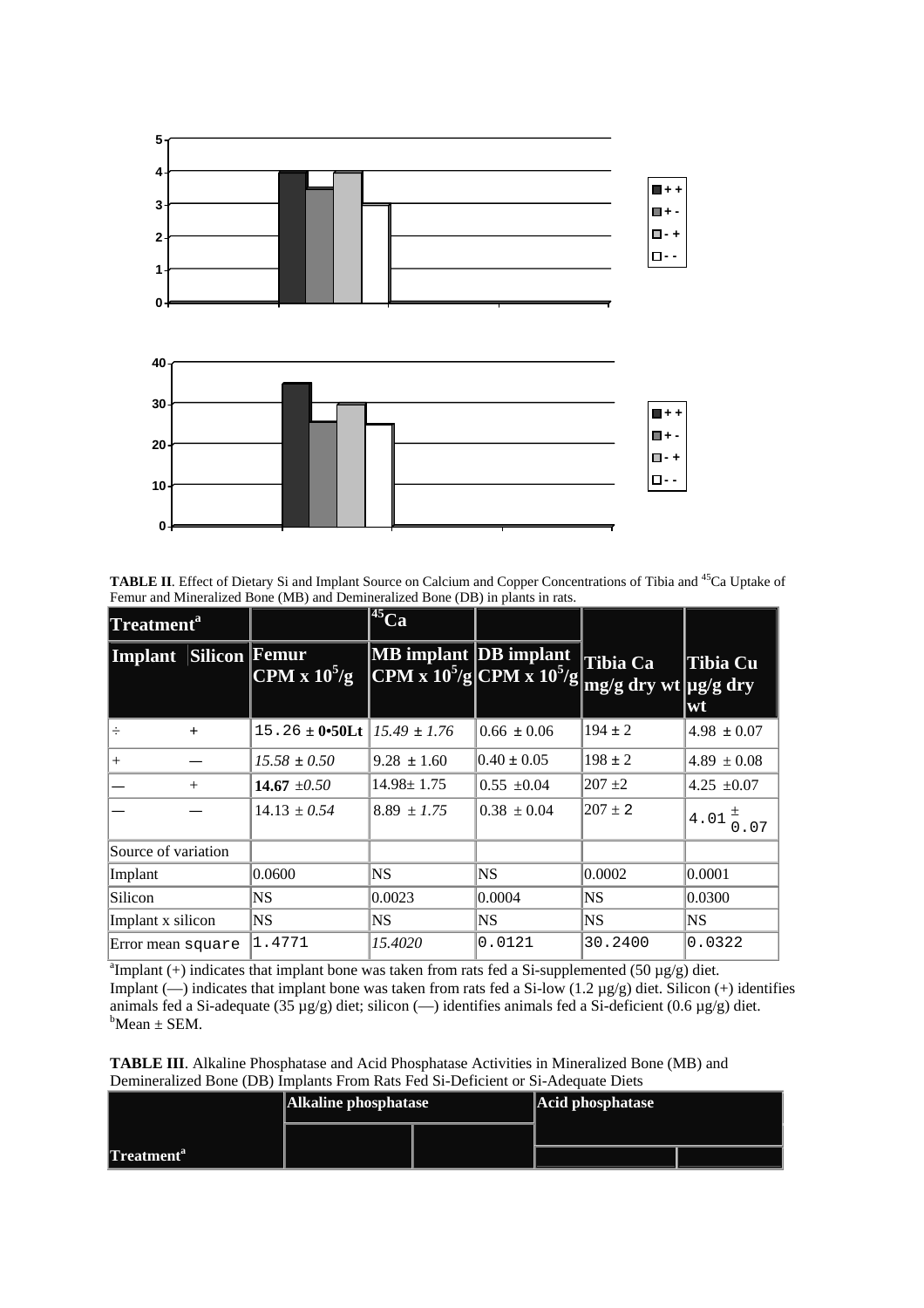| Source of           | <b>Dietary</b> | MB <br>units/mg | $\overline{\mathbf{DB}}$<br>units/mg | MB <br>units/mg   | DB<br>units/mg  |
|---------------------|----------------|-----------------|--------------------------------------|-------------------|-----------------|
| implant             | silicon        | protein         | protein                              | protein           | protein         |
| $+$                 | $+$            | $0.68 \pm 016$  | $3.25 + 0.34$                        | $8.20 \pm 0.52$ ~ | $7.18 + 0.45$   |
| $+$                 |                | $0.45 \pm 0.15$ | $2.86 \pm 0.34$                      | $10.18 \pm 0.47$  | $5.47 + 0.45$   |
|                     | $\ddot{}$      | $0.26 \pm 0.15$ | $2.40 \pm 0.31$                      | $10.78 + 0.52w$   | $5.55 + 0.41$   |
|                     |                | $0.47 \pm 0.16$ | $2.67 + 0.31$                        | $8.34 + 0.52$ ~   | 5.95 $\pm 0.41$ |
| Source of variation |                |                 |                                      |                   |                 |
| Implant             |                | <b>NS</b>       | NS.                                  | NS)               | NS.             |
| Silicon             |                | NS              | NS.                                  | NS.               | NS.             |
| Implant x silicon   |                | NS.             | NS.                                  | 0.0004            | 0.0300          |
| Error mean square   |                | 0.1336          | 0.5675                               | 1.3347            | 1.0207          |

<sup>a</sup>Implant (+) indicates source of implant bone was rats fed a Si-supplemented (50  $\mu$ g/g) diet. Implant (--) indicates source of implant bone was rats fed a Si-low  $(1.2 \mu g/g)$  diet. Silicon  $\leftrightarrow$  identifies animals fed a Siadequate (35 µg/g) diet; silicon (--) identifies animals fed a Si-deficient (0.6 µg/g) diet.  $b$ Mean  $\pm$  SEM.

<sup>c</sup>Means not sharing a common superscript letter  $(x,y)$  are significantly different  $(P < 0.05)$ .

supplemental Si was lower than that of implants whose source was animals fed Si- low diets; just the opposite tended to occur when the rats were deficient in dietary Si. When rats were fed adequate Si, the acid phosphatase activity of the demineralized implants obtained from bone of rats fed supplemental Si was elevated in comparison to the activity in demineralized implants from rats fed low Si diets. When the rats were fed the Si-deficient diet, implant source of demineralized bone did not affect acid phosphatase activity.

## **DISCUSSION**

Bone turnover as evidenced by elevated acid and alkaline phosphatase activities in femurs was higher in Si-adequate than Si-deficient animals. Osteoblasts and osteoclasts can alter the enzymatic activity [14] of each other. With increased osteoclastic activity, a factor from osteoclasts is released that stimulates osteoblastic activity [15]. Thus, dietary Si apparently impacts bone mineralization by affecting osteoclast and osteoblast enzyme activities. Bone volume is regulated by circulating and local mediators. Mediators extracted from bones have been found to stimulate bone cell proliferation, collagen synthesis and bone formation of embryonic chick tibia in culture [14], and ectopic bone in rats [16]. The decreased  $^{45}$ Ca uptake by ectopic bone in rats deficient in Si in this study supports the concept that a mediator of bone metabolism exists that is affected by the Si status of an animal. Decreased Cu (which usually is associated with matrix or the organic portion of bone) [17] in tibia of Si-deficient animals may be additional evidence that a mediator involved in bone metabolism is lacking when dietary Si is low.

Further evidence that Si might be affecting a mediator involved in bone metabolism is that the implantation in the thoracic area of bone material from animals fed supplemental Si decreased Ca and increased Cu concentrations in tibia. This finding also suggests that the mediator can emanate from sites distant from bones affected, or be transported through the body. Examples of mediators or substances that are transported in the blood and affect bone metabolism are growth factors, cytokines, and non-collagenous bone proteins . The fact that rats with ectopic bone implants derived from animals fed Si-supplemented diets tended to have greater <sup>45</sup>Ca uptake in the femur while having a lower Ca concentration in the tibia than rats with implants from rats fed Si-low diets also is further support for the concept that a mediator affected by Si is involved in bone mineral turnover. The increased alkaline and acid phosphatase enzyme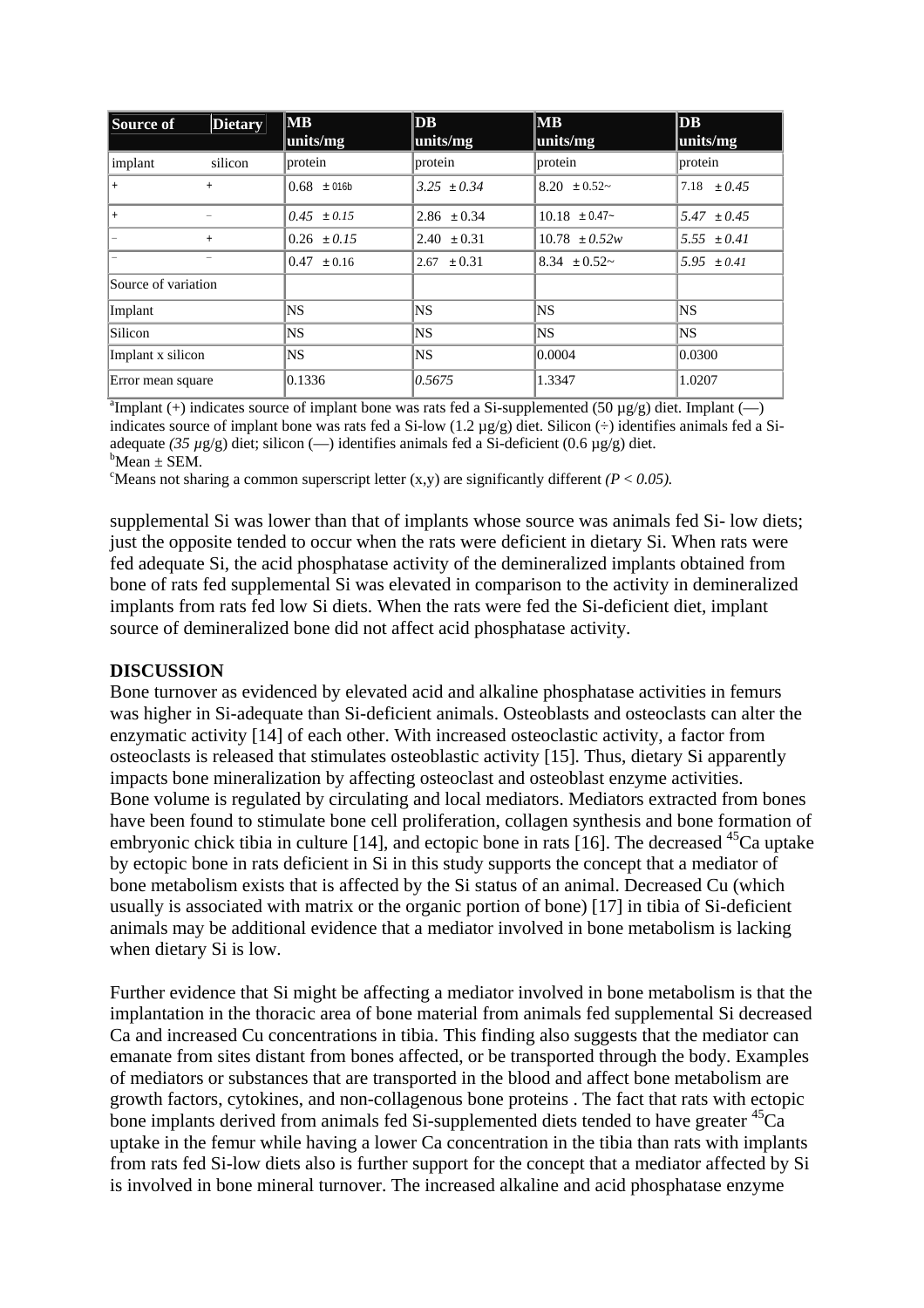activities of the femurs of rats fed silicon suggest that this mediator induces changes in the enzymatic activity of osteoblasts and osteoclasts.

The difference between mineralized and demineralized implants in the alkaline and acid phosphatase activities responses to the experimental treatments seems discordant. These differences may have been caused by different rates of calcification occurring in the two different types of implants. Mineralized or undecalcified implanted bone mineral exhibits only limited osteogenic activity; this is indicated by low alkaline phosphatase activity as was found in the present study. As an implant, demineralized bone has a much higher osteogenic activity than mineralized bone; this is indicated by elevated alkaline phosphatase activity as was found in demineralized implants in the present study.

The integrity of the helical and nonhelical domains of implanted collagenous matrix is essential for the mineralization of ectopic bone. Moreover, a molecule covalently linked to the collagenous matrix as a mediator apparently is necessary for mineralization. For example, bone morphogenic protein is a necessary factor in inducing bone formation, but it is not necessarily the only factor . Silicon may affect ectopic bone turnover or formation by affecting the covalent linkage of a molecule to the collagenous matrix, or may be involved in assuring the presence of morphogenetically crucial molecules immobilized in the collagen molecule. Silicon may affect bone proteoglycans which are necessary for collagen fibril assembly and which also contain glycosaminoglycans. Both glycosaminoglycans and collagen of bone are decreased in Si deficiency.

In conclusion, the findings of this study confirm that Si affects bone formation and in physiological amounts is involved in bone turnover, and that this involvement might involve a mediator that may be transported through the body. Further studies are needed to establish whether Si influences bone calcification by changing a matrix component directly, altering the activity or amount of a circulating bone morphogenetic macromolecule, or affecting Ca binding at specific nucleation centers.

## **REFERENCES**

- 1. Nielsen FH: Newer trace elements and possible application in man. In Prasad A (ed): "Trace Elements in Human Health and Disease, Vol. II. Essential and Toxic Elements." New York: Academic Press, 1976, pp. 379-399.
- 2. Carlisle EM: Silicon. The nutritional essentiality of silicon. Nutr Rev 40:193-198, 1982.
- 3. Schwarz K: A bound form of silicon in glycosaminoglycans and polyuronides. Proc Nati Acad Sci USA 70:1608—1612, 1973.
- 4. Carlisle EM: Biochemical and morphological changes associated with long bone abnormalities in silicon deficiency. J Nutr 110:1046—1056, 1980.
- 5. Carlisle EM: Silicon as an essential element. Fed Proc *33:1758—1766,* 1974.
- 6. Carlisle EM: Silicon: An essential element for the chick. Science 178:619—621, 1972.
- 7. Schwarz K, Mime DB: Growth promoting effects of silicon in rats. Nature 239:333—334, 1972.
- 8. Sinha A, Smith JC, Soares JH: The effect of dietary calcium on bone metabolism in young and aged female rats using a short-term in vivo model. J Nutr 118:1217—1222, 1988.
- 9. Seaborn CD, Nielsen FH: Response surface analysis of bone composition changes caused by dietary calcium and silicon. FASEB J 7:A77, 1993.
- 10. Novozamsky I, van Eck R, Houba VJG: A rapid determination of silicon in plant material. Comm Soil Sci Plant Anal 15:205—211, 1984.
- 11. Lichte FE, Hoppers, Osborn TW: Determination of Si and Al in biological matrices by ICPES. Anal Chem 52:120—124, 1980.
- *12.* Nielsen FH, Myron SH, Givand SH, Zimmerman TJ, Ollerich DA: Nickel deficiency in rats. J Nutr 105:1607—1630, *1975.*
- 13. Ostle B, Mensing RW: "Statistics in Research." Ames, IA: The Iowa State University Press,1975.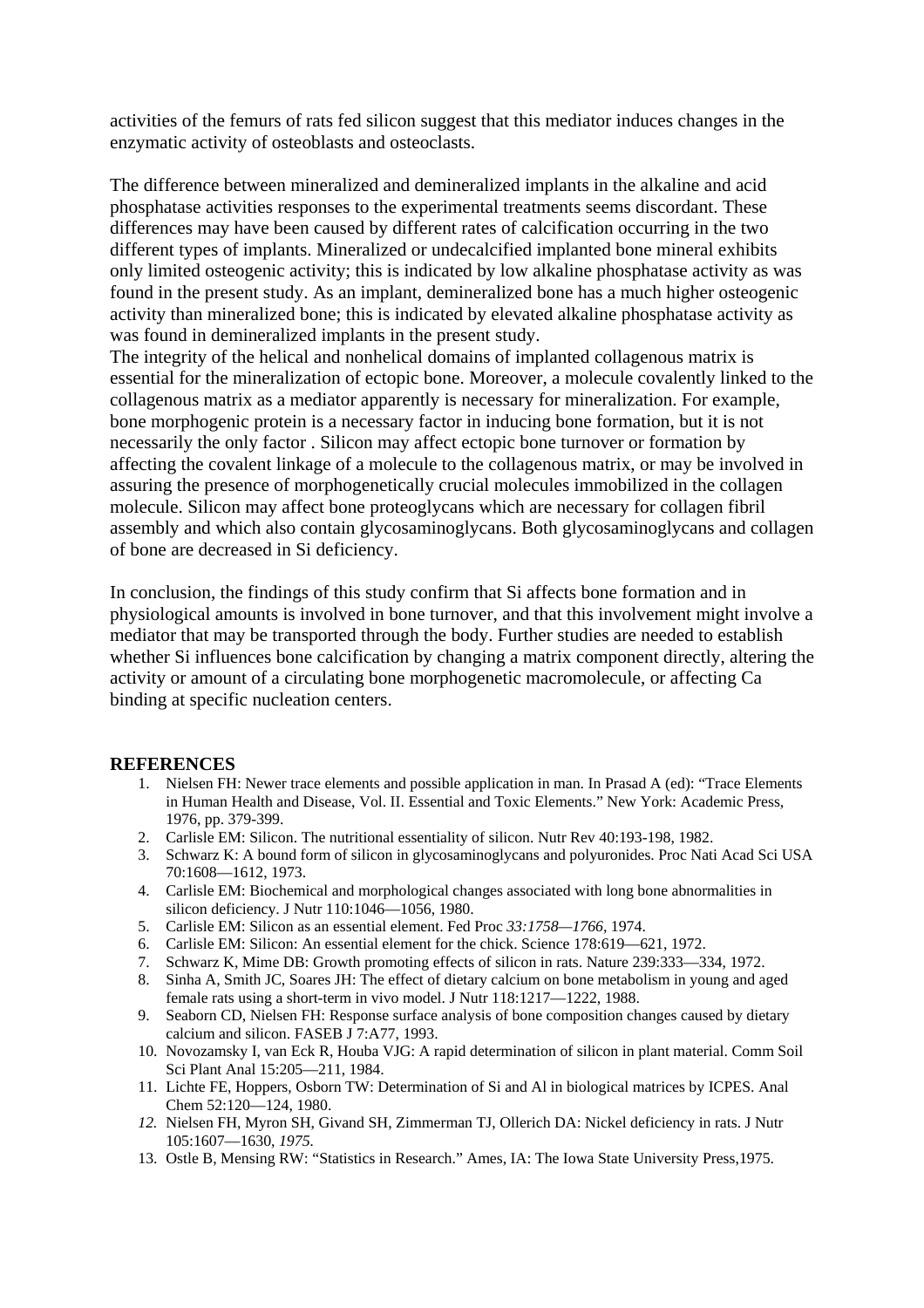- 14. Mohan S, Linkhart T, Farley J, Baylink D: Bone-derived factors active on bone cells. Calcif Tissue mt 36:S139—S145, 1984.
- 15. Chambers Ti: Osteoblasts release osteoclasts from calcitonin-induced quiescence. J Cell Sci 57:247— 260, 1982.
- 16. Urist MR: Bone: Formation by autoinduction. Science 150:893—899, 1965.
- 17. Reiser K, McCormick RJ, Rucker RB: Enzymatic and nonenzymatic cross-linking of collagen and elastin. FASEB J 6:2439—2449, 1992.
- 18. Caggiano Ti, Zask A, Bex F: Recent advances in bone metabolism and osteoporosis research. In "Annual Reports in Medical Chemistry." New York: Academic Press, 1991, pp. 201—210.
- 19. Reddi AH, Anderson WA: Collagenous bone matrix-induced endochondral ossification and hemopoiesis. J Cell Biol 69:557—572, 1976.
- 20. Urist MR, Strates BS: Bone morphogenetic protein. J Dental Res 50 (Supplement 6):1392— 1406, 1971.
- 21. Chandrasekhar S, Kleinman HK, Hessell JR, Martin OR, Termine JD, Trelstad RL: Regulation of type I collagen fibnl assembly by link protein and proteoglycans. Collagen Ret Res4:323—338, 1984.
- 22. Carlisle EM: In vivo requirement for silicon in articular cartilage and connective tissue formation in the chick. J Nutr 106:478—484, 1976.
- **Calomme** vanden Berghe Dirk A.**.-** *Supplementation of calves with stabilized orthosilicic acid: effect on the Si, Ca, Mg, and P concentrations in serum and the collagen concentration in skin and cartilage***.- In: Biological trace element research, 56(1997), p. 153-165**

## **New Studies Support Silicon's Role in Bone Formation**

1. Reffitt DM, Ogston N, Jugdaohsingh R, et al. Orthosilicic acid stimulates collagen type 1 synthesis and osteoblastic differentiation in human osteoblast-like cells in vitro. Bone. 2003 Feb; 32(2):127-35.

2. Jugdaohsingh R, et al. Silicone intake is a major dietary determinant of bone mineral density in men and premenopausal women of the Framingham offspring cohort. Bone. 2003 May; 32(5):S192.

Two recent studies in the medical journal Bone support the theory that silicon, the second most abundant element in the Earth's crust, plays an important role in bone formation.